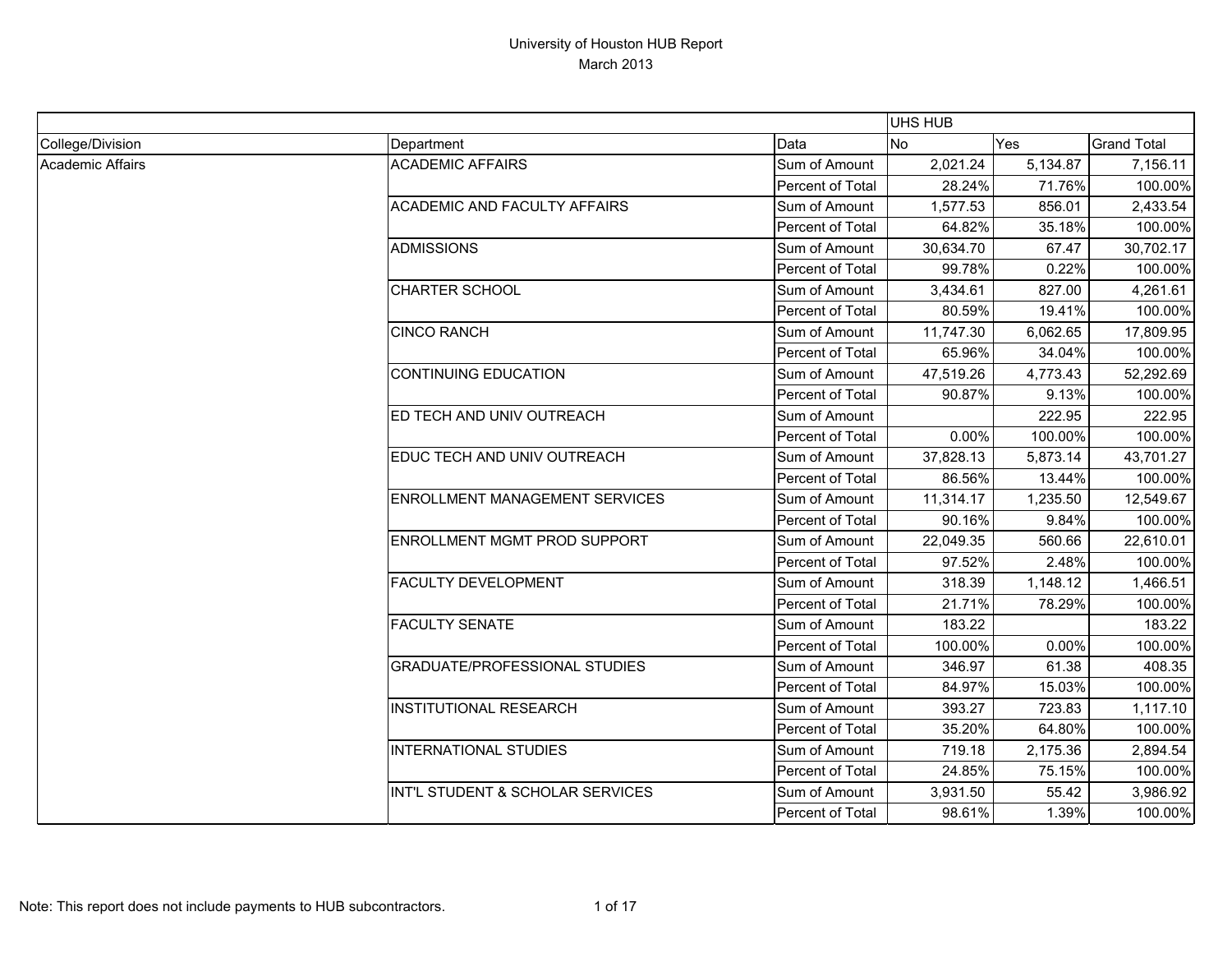|                  |                                       |                         | <b>UHS HUB</b> |           |                    |
|------------------|---------------------------------------|-------------------------|----------------|-----------|--------------------|
| College/Division | Department                            | Data                    | N <sub>o</sub> | Yes       | <b>Grand Total</b> |
| Academic Affairs | <b>KUHA RADIO</b>                     | Sum of Amount           | 6,263.75       | 1,200.00  | 7,463.75           |
|                  |                                       | Percent of Total        | 83.92%         | 16.08%    | 100.00%            |
|                  | KUHF RADIO                            | Sum of Amount           | 31,881.05      | 5,008.15  | 36,889.20          |
|                  |                                       | Percent of Total        | 86.42%         | 13.58%    | 100.00%            |
|                  | LEARNING & ASSESSMENT SERVICES        | Sum of Amount           | 2,466.71       | 901.26    | 3,367.97           |
|                  |                                       | Percent of Total        | 73.24%         | 26.76%    | 100.00%            |
|                  | LEARNING AND ASSESSMENT SVCS          | Sum of Amount           | 125.53         | 329.25    | 454.78             |
|                  |                                       | Percent of Total        | 27.60%         | 72.40%    | 100.00%            |
|                  | LEARNING SUPPORT SERVICES             | Sum of Amount           | 609.69         | 45.16     | 654.85             |
|                  |                                       | <b>Percent of Total</b> | 93.10%         | 6.90%     | 100.00%            |
|                  | <b>ONLINE FUNCTIONAL SUPPORT</b>      | Sum of Amount           | 130.12         | 469.99    | 600.11             |
|                  |                                       | Percent of Total        | 21.68%         | 78.32%    | 100.00%            |
|                  | <b>REGISTRATION AND ACADEMIC RECO</b> | Sum of Amount           | 11,897.18      | 831.78    | 12,728.96          |
|                  |                                       | Percent of Total        | 93.47%         | 6.53%     | 100.00%            |
|                  | <b>SCHOLARSHIPS AND FINANCIAL AID</b> | Sum of Amount           | 2,673.12       | 906.95    | 3,580.07           |
|                  |                                       | Percent of Total        | 74.67%         | 25.33%    | 100.00%            |
|                  | <b>TV PUBLIC BROADCASTING</b>         | Sum of Amount           | 43,479.36      | 5,132.65  | 48,612.01          |
|                  |                                       | Percent of Total        | 89.44%         | 10.56%    | 100.00%            |
|                  | UH OFF-CAMPUS SUPPORT                 | Sum of Amount           | 2,932.10       | 1,457.23  | 4,389.33           |
|                  |                                       | Percent of Total        | 66.80%         | 33.20%    | 100.00%            |
|                  | UH SUGAR LAND                         | Sum of Amount           | 42,104.10      | 23,623.72 | 65,727.82          |
|                  |                                       | Percent of Total        | 64.06%         | 35.94%    | 100.00%            |
|                  | UH WELCOME CENTER                     | Sum of Amount           | (162.38)       | 9,963.50  | 9,801.12           |
|                  |                                       | Percent of Total        | $-1.66%$       | 101.66%   | 100.00%            |
|                  | UNDERGRADUATE SCHOLARS                | Sum of Amount           | 1,027.35       | 200.56    | 1,227.91           |
|                  |                                       | Percent of Total        | 83.67%         | 16.33%    | 100.00%            |
|                  | UNDERGRADUATE STUDIES                 | Sum of Amount           | 10.21          | 28.30     | 38.51              |
|                  |                                       | Percent of Total        | 26.51%         | 73.49%    | 100.00%            |
|                  | <b>VETERAN SERVICES</b>               | Sum of Amount           | 137.57         | 349.29    | 486.86             |
|                  |                                       | Percent of Total        | 28.26%         | 71.74%    | 100.00%            |
|                  | <b>WRITING CENTER</b>                 | Sum of Amount           | 299.96         | 1,339.34  | 1,639.30           |
|                  |                                       | Percent of Total        | 18.30%         | 81.70%    | 100.00%            |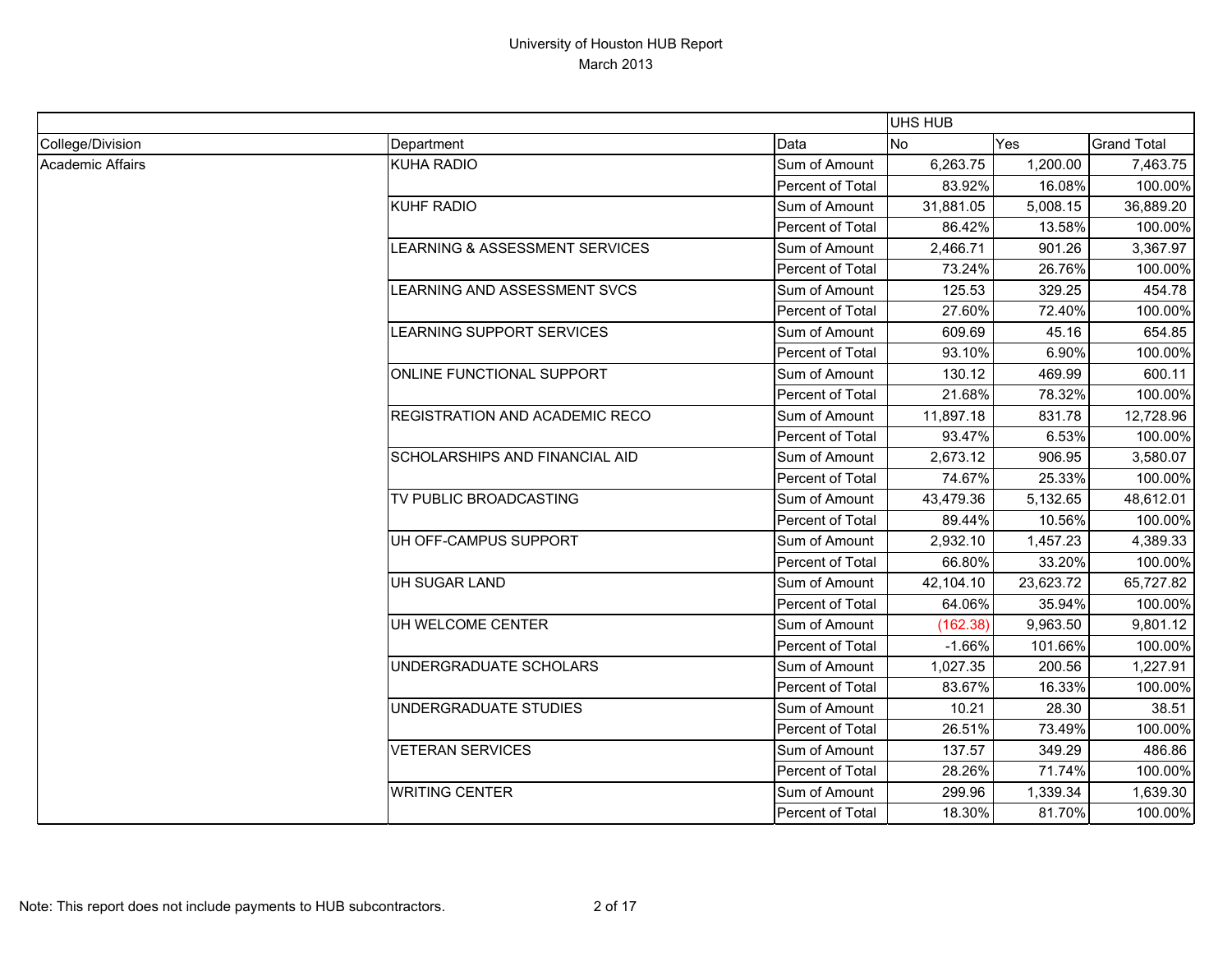|                                   |                                               |                  | UHS HUB       |            |                    |
|-----------------------------------|-----------------------------------------------|------------------|---------------|------------|--------------------|
| College/Division                  | Department                                    | Data             | <b>No</b>     | Yes        | <b>Grand Total</b> |
| Academic Affairs Sum of Amount    |                                               |                  | 319,894.24    | 81,564.92  | 401,459.16         |
| Academic Affairs Percent of Total |                                               |                  | 79.68%        | 20.32%     | 100.00%            |
| Administration and Finance        | <b>ADMINISTRATION &amp; FINANCE</b>           | Sum of Amount    | 4,518.75      | 1,154.83   | 5,673.58           |
|                                   |                                               | Percent of Total | 79.65%        | 20.35%     | 100.00%            |
|                                   | <b>AUXILIARY SERVICES OPERATIONS</b>          | Sum of Amount    | 1,059.89      |            | 1,059.89           |
|                                   |                                               | Percent of Total | 100.00%       | 0.00%      | 100.00%            |
|                                   | <b>BUDGET</b>                                 | Sum of Amount    | 256.26        |            | 256.26             |
|                                   |                                               | Percent of Total | 100.00%       | 0.00%      | 100.00%            |
|                                   | <b>BUSINESS SERVICES OPERATIONS</b>           | Sum of Amount    | 407.43        |            | 407.43             |
|                                   |                                               | Percent of Total | 100.00%       | 0.00%      | 100.00%            |
|                                   | <b>CENTRAL FACILITY SERVICES</b>              | Sum of Amount    | 2,572.54      | 235.63     | 2,808.17           |
|                                   |                                               | Percent of Total | 91.61%        | 8.39%      | 100.00%            |
|                                   | <b>CULLEN PERFORMANCE HALL</b>                | Sum of Amount    | 7,242.77      |            | 7,242.77           |
|                                   |                                               | Percent of Total | 100.00%       | 0.00%      | 100.00%            |
|                                   | <b>ENTERPRISE SYSTEMS</b>                     | Sum of Amount    | 265, 177.23   | 137,810.90 | 402,988.13         |
|                                   |                                               | Percent of Total | 65.80%        | 34.20%     | 100.00%            |
|                                   | <b>ENVIRONMENTAL HEALTH RISK MGMT</b>         | Sum of Amount    | 3,894.36      | 487.13     | 4,381.49           |
|                                   |                                               | Percent of Total | 88.88%        | 11.12%     | 100.00%            |
|                                   | <b>FACILITIES MANAGEMENT</b>                  | Sum of Amount    | 52,837.35     | 101,402.30 | 154,239.65         |
|                                   |                                               | Percent of Total | 34.26%        | 65.74%     | 100.00%            |
|                                   | <b>FACILITIES OPERATION &amp; MAINT</b>       | Sum of Amount    | 32,200.20     | 34,592.84  | 66,793.04          |
|                                   |                                               | Percent of Total | 48.21%        | 51.79%     | 100.00%            |
|                                   | <b>FACILITIES PLANNING &amp; CONSTRUCTION</b> | Sum of Amount    | 14,467,041.01 | 132,217.14 | 14,599,258.15      |
|                                   |                                               | Percent of Total | 99.09%        | 0.91%      | 100.00%            |
|                                   | FINANCE-A&F                                   | Sum of Amount    | 6,004.83      | 2,003.21   | 8,008.04           |
|                                   |                                               | Percent of Total | 74.99%        | 25.01%     | 100.00%            |
|                                   | HIGH PERFORMANCE COMPUTING & NETWORKS         | Sum of Amount    | 274.05        | 549.71     | 823.76             |
|                                   |                                               | Percent of Total | 33.27%        | 66.73%     | 100.00%            |
|                                   | <b>HUMAN RESOURCES</b>                        | Sum of Amount    | 6,238.47      | 25,847.97  | 32,086.44          |
|                                   |                                               | Percent of Total | 19.44%        | 80.56%     | 100.00%            |
|                                   | <b>INST - BUSINESS SERVICES</b>               | Sum of Amount    | 52,288.00     |            | 52,288.00          |
|                                   |                                               | Percent of Total | 100.00%       | 0.00%      | 100.00%            |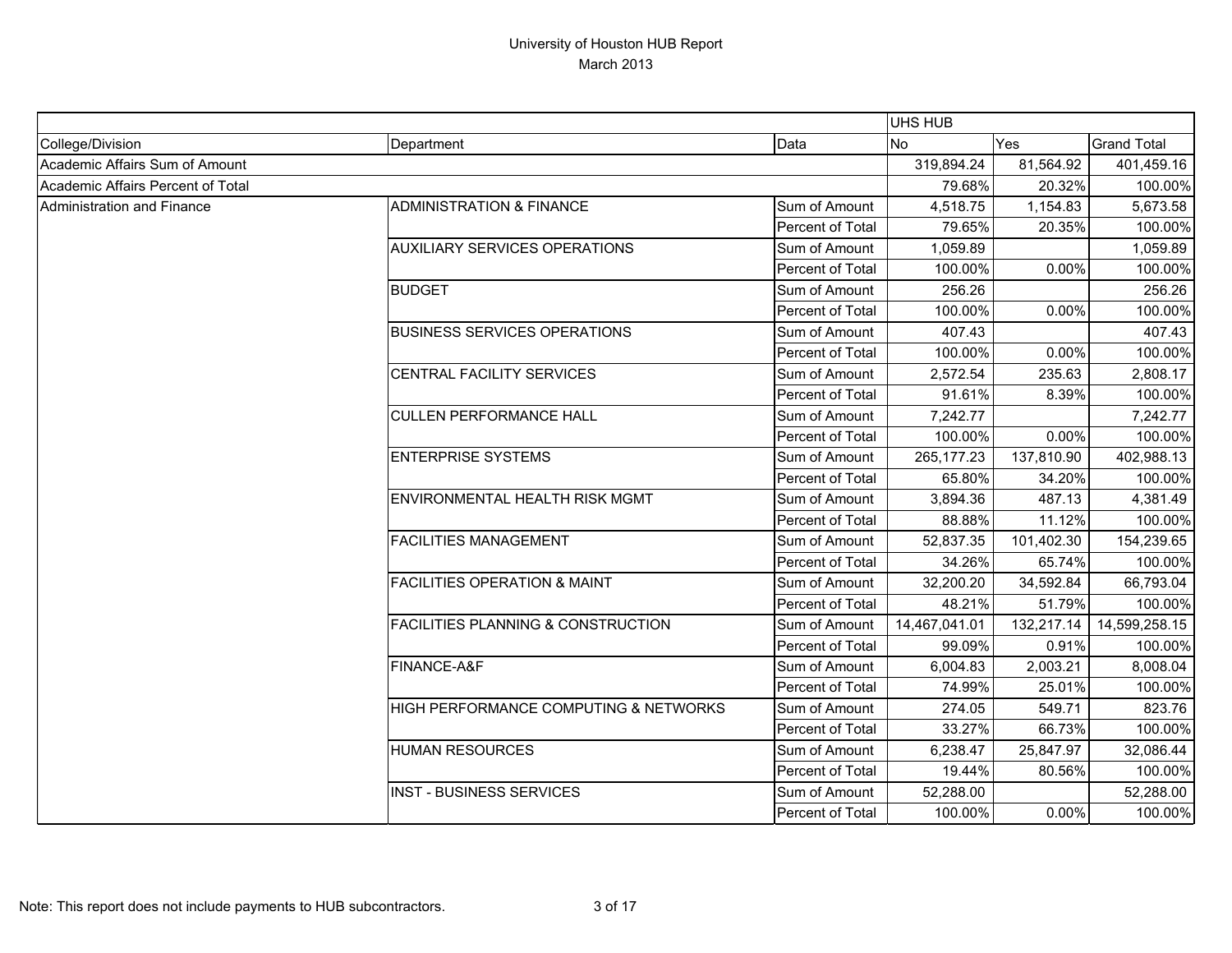|                            |                                     |                         | <b>UHS HUB</b> |            |                    |
|----------------------------|-------------------------------------|-------------------------|----------------|------------|--------------------|
| College/Division           | Department                          | Data                    | <b>No</b>      | Yes        | <b>Grand Total</b> |
| Administration and Finance | <b>INST - PLANT</b>                 | Sum of Amount           | 8,000.00       |            | 8,000.00           |
|                            |                                     | Percent of Total        | 100.00%        | 0.00%      | 100.00%            |
|                            | MINOR AND PLANNED PROJECTS          | Sum of Amount           | 1,747,565.34   | 358,767.76 | 2,106,333.10       |
|                            |                                     | Percent of Total        | 82.97%         | 17.03%     | 100.00%            |
|                            | <b>NORTH ZONE CUSTODIAL</b>         | Sum of Amount           | 4,147.06       | 6,454.00   | 10,601.06          |
|                            |                                     | Percent of Total        | 39.12%         | 60.88%     | 100.00%            |
|                            | <b>ONE CARD PROGRAM</b>             | Sum of Amount           | 5,817.92       | 1,035.72   | 6,853.64           |
|                            |                                     | Percent of Total        | 84.89%         | 15.11%     | 100.00%            |
|                            | PARKING & TRANSPORTATION OPERATIONS | Sum of Amount           | 50,856.08      | 2,080.00   | 52,936.08          |
|                            |                                     | Percent of Total        | 96.07%         | 3.93%      | 100.00%            |
|                            | PHY PLANT-AUTOMOTIVE                | Sum of Amount           | 26,752.60      | 4,779.33   | 31,531.93          |
|                            |                                     | Percent of Total        | 84.84%         | 15.16%     | 100.00%            |
|                            | PHY PLANT-GROUNDS MAINT             | Sum of Amount           | 6,836.38       |            | 6,836.38           |
|                            |                                     | Percent of Total        | 100.00%        | 0.00%      | 100.00%            |
|                            | PHY PLANT-SOLID WASTE               | Sum of Amount           | 14,776.24      |            | 14,776.24          |
|                            |                                     | Percent of Total        | 100.00%        | 0.00%      | 100.00%            |
|                            | PHYSICAL PLANT                      | Sum of Amount           | 159,733.40     | 68,105.73  | 227,839.13         |
|                            |                                     | Percent of Total        | 70.11%         | 29.89%     | 100.00%            |
|                            | <b>POLICE</b>                       | Sum of Amount           | 52,585.26      | 12,078.47  | 64,663.73          |
|                            |                                     | Percent of Total        | 81.32%         | 18.68%     | 100.00%            |
|                            | POSTAL SERVICES OPERATIONS          | Sum of Amount           | 8,227.26       | 300.00     | 8,527.26           |
|                            |                                     | <b>Percent of Total</b> | 96.48%         | 3.52%      | 100.00%            |
|                            | PRINTING OPERATIONS                 | Sum of Amount           | 10,422.57      |            | 10,422.57          |
|                            |                                     | Percent of Total        | 100.00%        | 0.00%      | 100.00%            |
|                            | PURCHASED UTILITIES                 | Sum of Amount           | 9,845.00       |            | 9,845.00           |
|                            |                                     | Percent of Total        | 100.00%        | 0.00%      | 100.00%            |
|                            | <b>RISK MANAGEMENT</b>              | Sum of Amount           | 2,315.23       | 51.11      | 2,366.34           |
|                            |                                     | Percent of Total        | 97.84%         | 2.16%      | 100.00%            |
|                            | <b>SKILLED TRADES</b>               | Sum of Amount           | 3,606.74       | 10,679.00  | 14,285.74          |
|                            |                                     | Percent of Total        | 25.25%         | 74.75%     | 100.00%            |
|                            | <b>STUDENT FINANCIAL SERVICES</b>   | Sum of Amount           | 10,693.78      | 572.47     | 11,266.25          |
|                            |                                     | Percent of Total        | 94.92%         | 5.08%      | 100.00%            |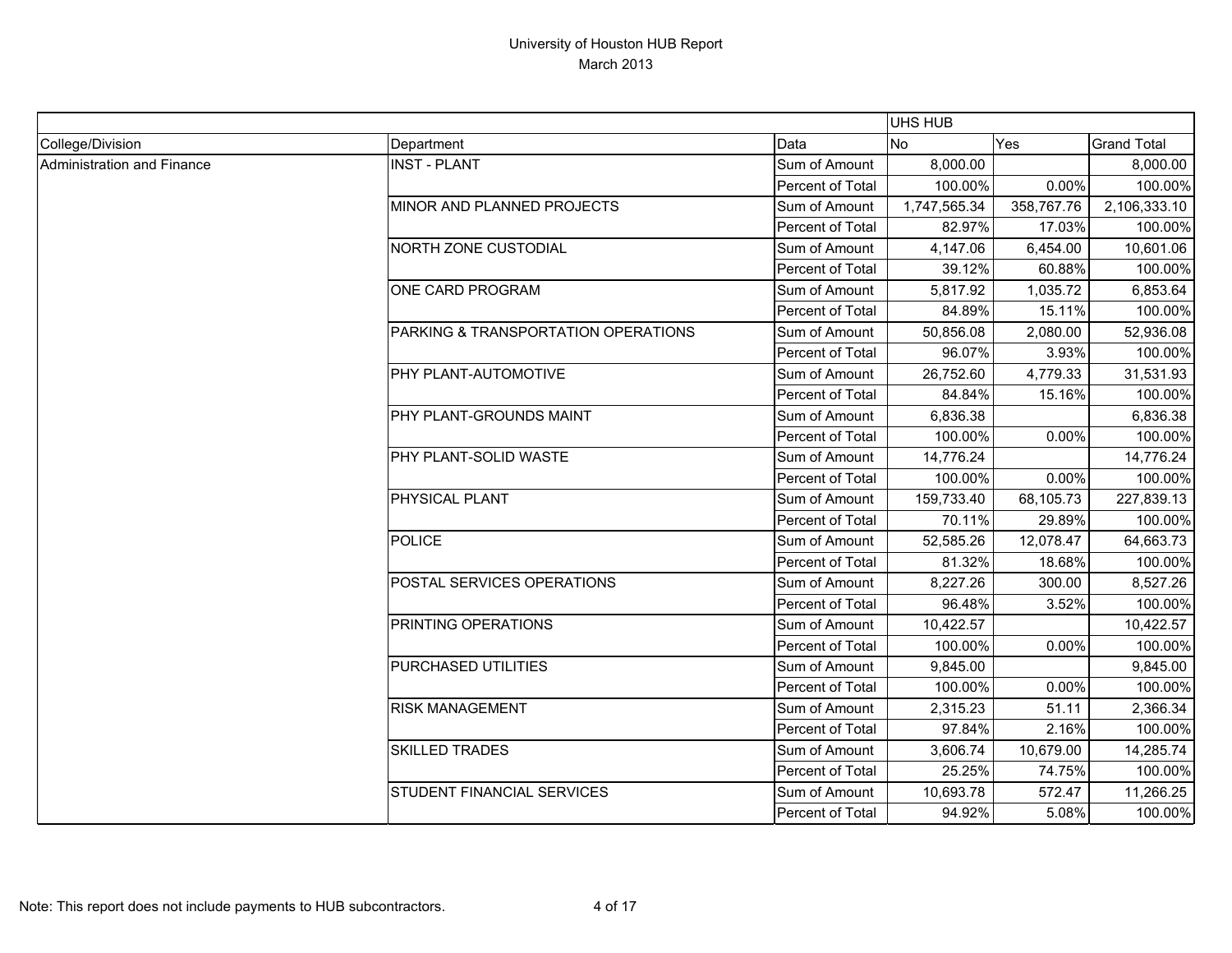|                                             |                                          |                  | UHS HUB       |              |                    |
|---------------------------------------------|------------------------------------------|------------------|---------------|--------------|--------------------|
| College/Division                            | Department                               | Data             | <b>No</b>     | Yes          | <b>Grand Total</b> |
| Administration and Finance                  | <b>TECHNOLOGY SERVICES &amp; SUPPORT</b> | Sum of Amount    | 152,002.71    | 105,545.02   | 257,547.73         |
|                                             |                                          | Percent of Total | 59.02%        | 40.98%       | 100.00%            |
|                                             | <b>UIT SECURITY</b>                      | Sum of Amount    | 15,274.22     | 1,862.98     | 17,137.20          |
|                                             |                                          | Percent of Total | 89.13%        | 10.87%       | 100.00%            |
|                                             | UNIV PROPERTY SERVICES OPERATIONS        | Sum of Amount    | 214,383.34    |              | 214,383.34         |
|                                             |                                          | Percent of Total | 100.00%       | 0.00%        | 100.00%            |
|                                             | UNIVERSITY INFORMATION TECHNOLOGY        | Sum of Amount    | 2,266.56      | 3,546.22     | 5,812.78           |
|                                             |                                          | Percent of Total | 38.99%        | 61.01%       | 100.00%            |
| Administration and Finance Sum of Amount    |                                          |                  | 17,408,120.83 | 1,012,159.47 | 18,420,280.30      |
| Administration and Finance Percent of Total |                                          |                  | 94.51%        | 5.49%        | 100.00%            |
| Architecture                                | <b>ARCHITECTURE</b>                      | Sum of Amount    | 4,132.36      |              | 4,132.36           |
|                                             |                                          | Percent of Total | 100.00%       | 0.00%        | 100.00%            |
|                                             | <b>DEAN, ARCHITECTURE</b>                | Sum of Amount    | 21,757.66     | 1,291.92     | 23,049.58          |
|                                             |                                          | Percent of Total | 94.40%        | 5.60%        | 100.00%            |
| Architecture Sum of Amount                  |                                          |                  | 25,890.02     | 1,291.92     | 27,181.94          |
| Architecture Percent of Total               |                                          |                  | 95.25%        | 4.75%        | 100.00%            |
| <b>Business Administration</b>              | ACCOUNTANCY AND TAXATION                 | Sum of Amount    | 864.17        | 265.77       | 1,129.94           |
|                                             |                                          | Percent of Total | 76.48%        | 23.52%       | 100.00%            |
|                                             | ACCOUNTING CERTIFICATE PROGRAM           | Sum of Amount    |               | 143.69       | 143.69             |
|                                             |                                          | Percent of Total | 0.00%         | 100.00%      | 100.00%            |
|                                             | <b>BAUER CAREER SERVICES CTR</b>         | Sum of Amount    | 11,544.49     | 1,658.98     | 13,203.47          |
|                                             |                                          | Percent of Total | 87.44%        | 12.56%       | 100.00%            |
|                                             | <b>BAUER COMMUNICATIONS</b>              | Sum of Amount    | 10,918.35     | (108.75)     | 10,809.60          |
|                                             |                                          | Percent of Total | 101.01%       | $-1.01%$     | 100.00%            |
|                                             | <b>BAUER DIVISION OF TECHNOLOGY</b>      | Sum of Amount    | 10,510.65     | 1,451.75     | 11,962.40          |
|                                             |                                          | Percent of Total | 87.86%        | 12.14%       | 100.00%            |
|                                             | <b>BAUER MARKETING INITIATIVES</b>       | Sum of Amount    | 9,052.49      |              | 9,052.49           |
|                                             |                                          | Percent of Total | 100.00%       | 0.00%        | 100.00%            |
|                                             | DEAN'S OFFICE, BAUER COLLEGE             | Sum of Amount    | 47,465.76     | 104,614.15   | 152,079.91         |
|                                             |                                          | Percent of Total | 31.21%        | 68.79%       | 100.00%            |
|                                             | DECISION AND INFORMATION SCIEN           | Sum of Amount    | 15,864.17     | 509.00       | 16,373.17          |
|                                             |                                          | Percent of Total | 96.89%        | 3.11%        | 100.00%            |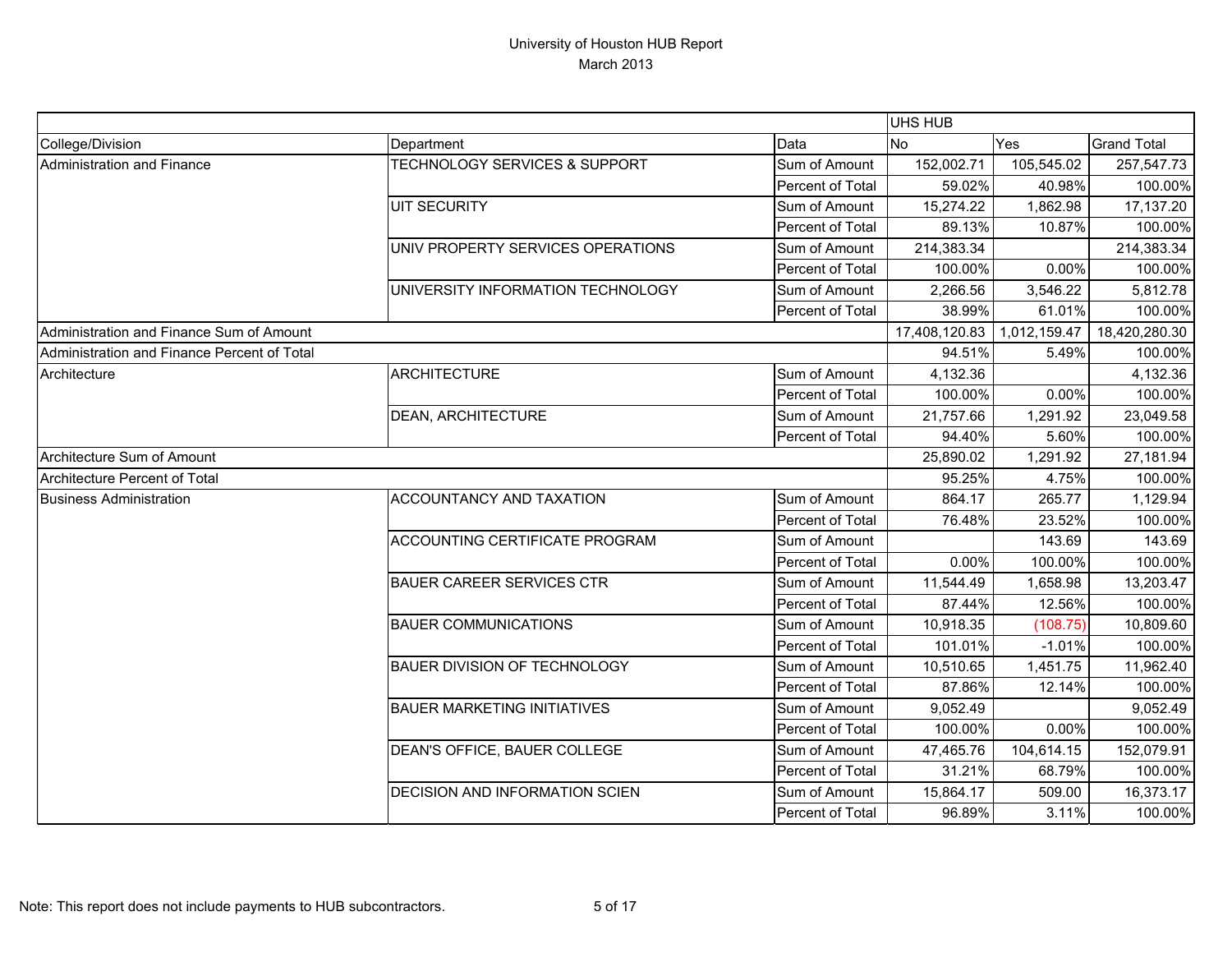|                                                 |                                              |                  | UHS HUB    |            |                    |
|-------------------------------------------------|----------------------------------------------|------------------|------------|------------|--------------------|
| College/Division                                | Department                                   | Data             | <b>No</b>  | Yes        | <b>Grand Total</b> |
| <b>Business Administration</b>                  | <b>EXECUTIVE DEGREE PROGRAMS</b>             | Sum of Amount    | 58,572.52  | 24,085.24  | 82,657.76          |
|                                                 |                                              | Percent of Total | 70.86%     | 29.14%     | 100.00%            |
|                                                 | <b>FINANCE-BAUER COLLEGE</b>                 | Sum of Amount    | 1,430.84   | 1,109.48   | 2,540.32           |
|                                                 |                                              | Percent of Total | 56.33%     | 43.67%     | 100.00%            |
|                                                 | MANAGEMENT-BAUER COLLEGE                     | Sum of Amount    | 598.98     | 1,172.42   | 1,771.40           |
|                                                 |                                              | Percent of Total | 33.81%     | 66.19%     | 100.00%            |
|                                                 | MARKETING-BAUER COLLEGE                      | Sum of Amount    | 514.25     | 482.30     | 996.55             |
|                                                 |                                              | Percent of Total | 51.60%     | 48.40%     | 100.00%            |
|                                                 | <b>MBA STUDENT SERVICES CENTER</b>           | Sum of Amount    | 6,297.20   | 2,203.11   | 8,500.31           |
|                                                 |                                              | Percent of Total | 74.08%     | 25.92%     | 100.00%            |
|                                                 | <b>SALES EXCELLENCE INSTITUTE</b>            | Sum of Amount    | 11,531.47  | 5,930.59   | 17,462.06          |
|                                                 |                                              | Percent of Total | 66.04%     | 33.96%     | 100.00%            |
|                                                 | <b>SMALL BUSINESS DEV CENTER</b>             | Sum of Amount    | 39,390.85  | 6,298.75   | 45,689.60          |
|                                                 |                                              | Percent of Total | 86.21%     | 13.79%     | 100.00%            |
|                                                 | UNDERGRAD BUSINESS PROG                      | Sum of Amount    | 2,129.56   | 10,804.20  | 12,933.76          |
|                                                 |                                              | Percent of Total | 16.47%     | 83.53%     | 100.00%            |
|                                                 | WOLFF CTR FOR ENTREPRENEURSHIP               | Sum of Amount    | 14,458.13  | 182.69     | 14,640.82          |
|                                                 |                                              | Percent of Total | 98.75%     | 1.25%      | 100.00%            |
| Business Administration Sum of Amount           |                                              |                  | 241,143.88 | 160,803.37 | 401,947.25         |
| <b>Business Administration Percent of Total</b> |                                              |                  | 59.99%     | 40.01%     | 100.00%            |
| <b>Chancellor/President</b>                     | <b>BASEBALL</b>                              | Sum of Amount    | 37,070.04  | 32.95      | 37,102.99          |
|                                                 |                                              | Percent of Total | 99.91%     | 0.09%      | 100.00%            |
|                                                 | CENTER FOR STUDENTS W/DISABILITIES           | Sum of Amount    | 57,039.18  |            | 57,039.18          |
|                                                 |                                              | Percent of Total | 100.00%    | 0.00%      | 100.00%            |
|                                                 | <b>COMMUNITY RELATIONS &amp; INST ACCESS</b> | Sum of Amount    | 269.64     |            | 269.64             |
|                                                 |                                              | Percent of Total | 100.00%    | 0.00%      | 100.00%            |
|                                                 | <b>FOOTBALL</b>                              | Sum of Amount    | 10,010.45  | 1,649.99   | 11,660.44          |
|                                                 |                                              | Percent of Total | 85.85%     | 14.15%     | 100.00%            |
|                                                 | <b>INTERCOLLEGIATE ATHLETICS</b>             | Sum of Amount    | 221,370.61 | 6,654.62   | 228,025.23         |
|                                                 |                                              | Percent of Total | 97.08%     | 2.92%      | 100.00%            |
|                                                 | <b>LGBT RESOURCE CENTER</b>                  | Sum of Amount    | 610.32     |            | 610.32             |
|                                                 |                                              | Percent of Total | 100.00%    | 0.00%      | 100.00%            |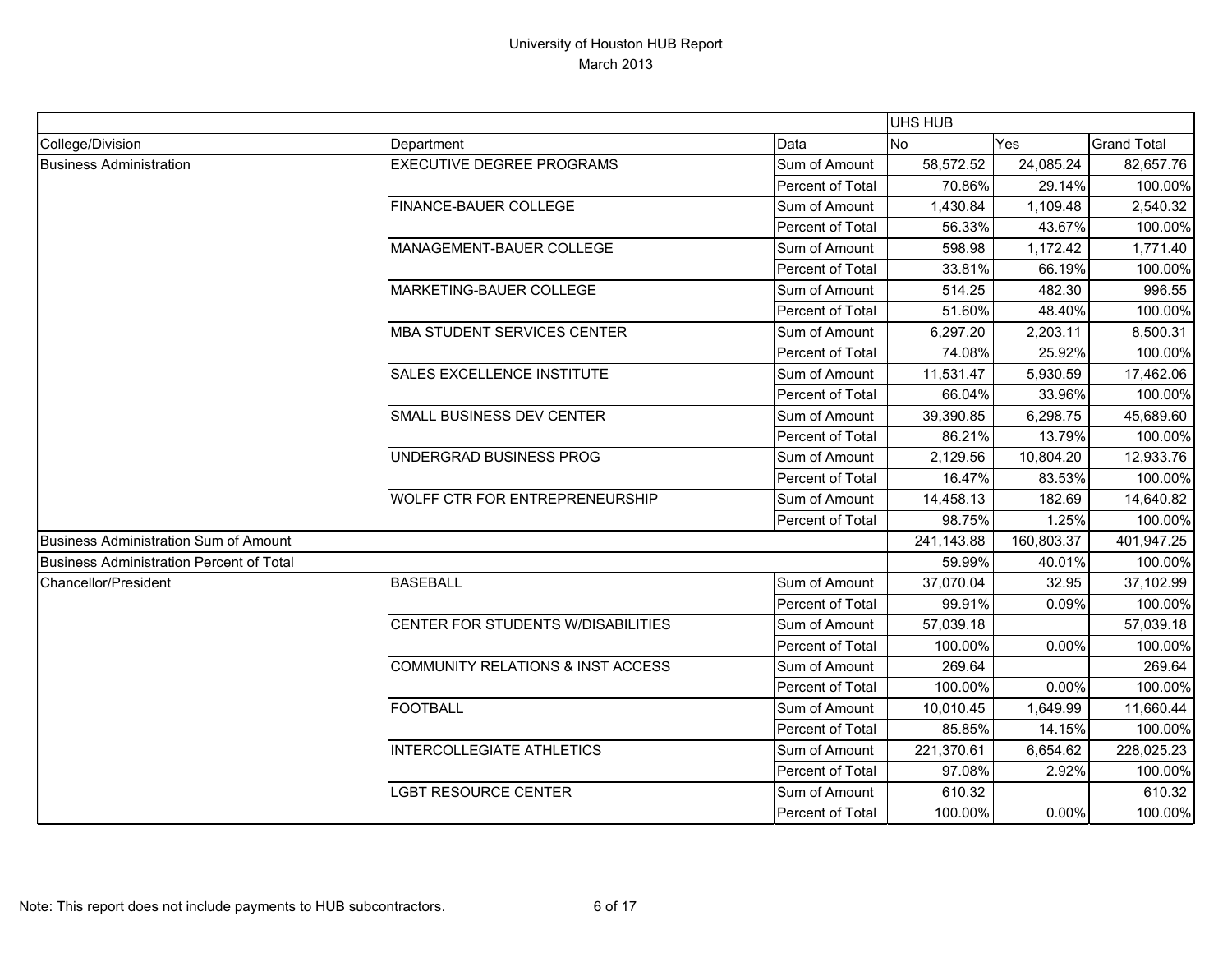|                                              |                                      |                  | <b>UHS HUB</b> |           |                    |
|----------------------------------------------|--------------------------------------|------------------|----------------|-----------|--------------------|
| College/Division                             | Department                           | Data             | N <sub>o</sub> | Yes       | <b>Grand Total</b> |
| Chancellor/President                         | <b>MEN'S BASKETBALL</b>              | Sum of Amount    | 49,581.13      | 29,111.58 | 78,692.71          |
|                                              |                                      | Percent of Total | 63.01%         | 36.99%    | 100.00%            |
|                                              | <b>MEN'S GOLF</b>                    | Sum of Amount    | 51.06          |           | 51.06              |
|                                              |                                      | Percent of Total | 100.00%        | 0.00%     | 100.00%            |
|                                              | <b>MEN'S TRACK AND FIELD</b>         | Sum of Amount    | 65,430.32      | 13.04     | 65,443.36          |
|                                              |                                      | Percent of Total | 99.98%         | 0.02%     | 100.00%            |
|                                              | OFFICE EQUAL OPPORTUNITY SRVS        | Sum of Amount    | 3,994.64       | 330.00    | 4,324.64           |
|                                              |                                      | Percent of Total | 92.37%         | 7.63%     | 100.00%            |
|                                              | OFFICE OF SPECIAL EVENTS             | Sum of Amount    | 56,611.42      | 399.63    | 57,011.05          |
|                                              |                                      | Percent of Total | 99.30%         | 0.70%     | 100.00%            |
|                                              | PRESIDENT                            | Sum of Amount    | 91,721.50      | 13,390.66 | 105,112.16         |
|                                              |                                      | Percent of Total | 87.26%         | 12.74%    | 100.00%            |
|                                              | <b>STAFF COUNCIL</b>                 | Sum of Amount    | 260.00         |           | 260.00             |
|                                              |                                      | Percent of Total | 100.00%        | 0.00%     | 100.00%            |
|                                              | <b>WOMEN'S BASKETBALL</b>            | Sum of Amount    | 2,614.02       | 130.28    | 2,744.30           |
|                                              |                                      | Percent of Total | 95.25%         | 4.75%     | 100.00%            |
|                                              | <b>WOMEN'S RESOURCE CENTER</b>       | Sum of Amount    | 498.83         | 39.19     | 538.02             |
|                                              |                                      | Percent of Total | 92.72%         | 7.28%     | 100.00%            |
|                                              | <b>WOMEN'S SOCCER</b>                | Sum of Amount    | 13,119.80      |           | 13,119.80          |
|                                              |                                      | Percent of Total | 100.00%        | 0.00%     | 100.00%            |
|                                              | <b>WOMEN'S SOFTBALL</b>              | Sum of Amount    | 24,665.38      |           | 24,665.38          |
|                                              |                                      | Percent of Total | 100.00%        | 0.00%     | 100.00%            |
|                                              | <b>WOMEN'S SWIMMING &amp; DIVING</b> | Sum of Amount    | 5,180.46       |           | 5,180.46           |
|                                              |                                      | Percent of Total | 100.00%        | 0.00%     | 100.00%            |
|                                              | <b>WOMEN'S TENNIS</b>                | Sum of Amount    | 4,334.55       |           | 4,334.55           |
|                                              |                                      | Percent of Total | 100.00%        | 0.00%     | 100.00%            |
|                                              | <b>WOMEN'S VOLLEYBALL</b>            | Sum of Amount    | 173.53         |           | 173.53             |
|                                              |                                      | Percent of Total | 100.00%        | 0.00%     | 100.00%            |
| Chancellor/President Sum of Amount           |                                      |                  | 644,606.88     | 51,751.94 | 696,358.82         |
| <b>Chancellor/President Percent of Total</b> |                                      |                  | 92.57%         | 7.43%     | 100.00%            |
| Education                                    | <b>ASIAN AMERICAN STUDIES</b>        | Sum of Amount    | 222.25         | 883.61    | 1,105.86           |
|                                              |                                      | Percent of Total | 20.10%         | 79.90%    | 100.00%            |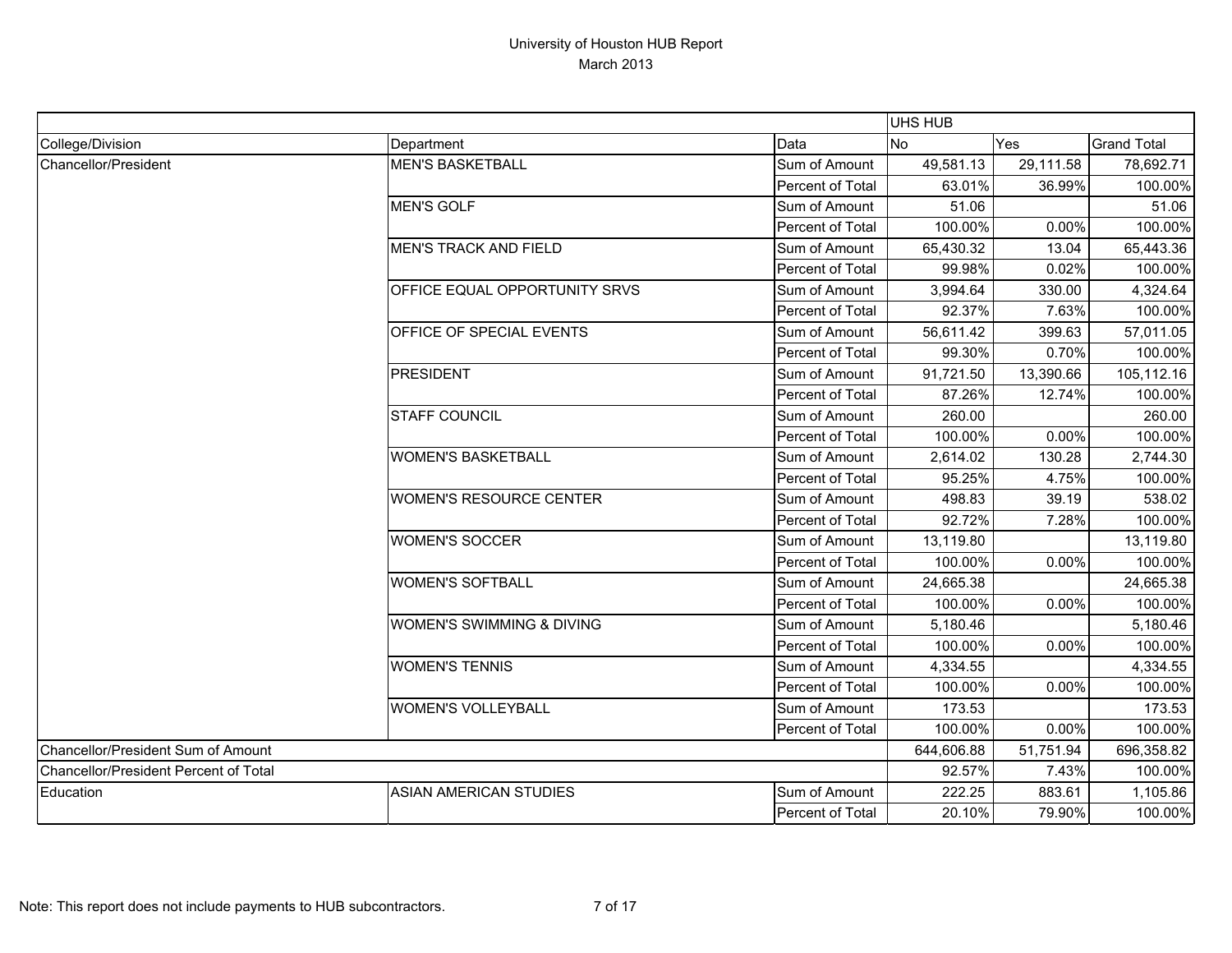|                                   |                                           |                  | UHS HUB    |            |                    |
|-----------------------------------|-------------------------------------------|------------------|------------|------------|--------------------|
| College/Division                  | Department                                | Data             | <b>No</b>  | Yes        | <b>Grand Total</b> |
| Education                         | CENTER FOR INFO TECH IN EDUCATION         | Sum of Amount    | 13,793.78  | 21,509.46  | 35,303.24          |
|                                   |                                           | Percent of Total | 39.07%     | 60.93%     | 100.00%            |
|                                   | <b>CONSISTENCY MGMT &amp; COOP DISCIP</b> | Sum of Amount    | 3,113.01   |            | 3,113.01           |
|                                   |                                           | Percent of Total | 100.00%    | 0.00%      | 100.00%            |
|                                   | <b>CURRICULUM AND INSTRUCTION</b>         | Sum of Amount    | 44,452.16  | 779.49     | 45,231.65          |
|                                   |                                           | Percent of Total | 98.28%     | 1.72%      | 100.00%            |
|                                   | <b>DEAN, EDUCATION</b>                    | Sum of Amount    | 37,456.54  | 2,441.14   | 39,897.68          |
|                                   |                                           | Percent of Total | 93.88%     | 6.12%      | 100.00%            |
|                                   | EDUC EFFECTIVENESS & OUTREACH             | Sum of Amount    | 495.00     |            | 495.00             |
|                                   |                                           | Percent of Total | 100.00%    | 0.00%      | 100.00%            |
|                                   | EDUCATIONAL PSYCHOLOGY                    | Sum of Amount    | 2,334.67   | 2,539.32   | 4,873.99           |
|                                   |                                           | Percent of Total | 47.90%     | 52.10%     | 100.00%            |
|                                   | <b>INSTITUTE FOR URBAN EDUCATION</b>      | Sum of Amount    | 1,810.55   |            | 1,810.55           |
|                                   |                                           | Percent of Total | 100.00%    | 0.00%      | 100.00%            |
| <b>Education Sum of Amount</b>    |                                           |                  | 103,677.96 | 28,153.02  | 131,830.98         |
| <b>Education Percent of Total</b> |                                           |                  | 78.64%     | 21.36%     | 100.00%            |
| Engineering                       | <b>BIOMEDICAL ENGINEERING</b>             | Sum of Amount    | 26,088.87  | 9,528.69   | 35,617.56          |
|                                   |                                           | Percent of Total | 73.25%     | 26.75%     | 100.00%            |
|                                   | <b>CHEMICAL ENGINEERING</b>               | Sum of Amount    | 114,194.84 | 114,682.09 | 228,876.93         |
|                                   |                                           | Percent of Total | 49.89%     | 50.11%     | 100.00%            |
|                                   | <b>CIVIL ENGINEERING</b>                  | Sum of Amount    | 173,331.81 | 897.25     | 174,229.06         |
|                                   |                                           | Percent of Total | 99.49%     | 0.51%      | 100.00%            |
|                                   | <b>CTR FOR INNOVATIVE GROUTING</b>        | Sum of Amount    | 11,982.17  |            | 11,982.17          |
|                                   |                                           | Percent of Total | 100.00%    | 0.00%      | 100.00%            |
|                                   | <b>DEAN, ENGINEERING</b>                  | Sum of Amount    | 21,259.53  | 9,898.07   | 31,157.60          |
|                                   |                                           | Percent of Total | 68.23%     | 31.77%     | 100.00%            |
|                                   | <b>ELECTRICAL ENGINEERING</b>             | Sum of Amount    | 202,504.90 | 12,910.80  | 215,415.70         |
|                                   |                                           | Percent of Total | 94.01%     | 5.99%      | 100.00%            |
|                                   | <b>ENGINEERING SERVICES</b>               | Sum of Amount    | 1,611.22   | 105.40     | 1,716.62           |
|                                   |                                           | Percent of Total | 93.86%     | 6.14%      | 100.00%            |
|                                   | <b>INDUSTRIAL ENGINEERING</b>             | Sum of Amount    | 1,291.87   | 292.78     | 1,584.65           |
|                                   |                                           | Percent of Total | 81.52%     | 18.48%     | 100.00%            |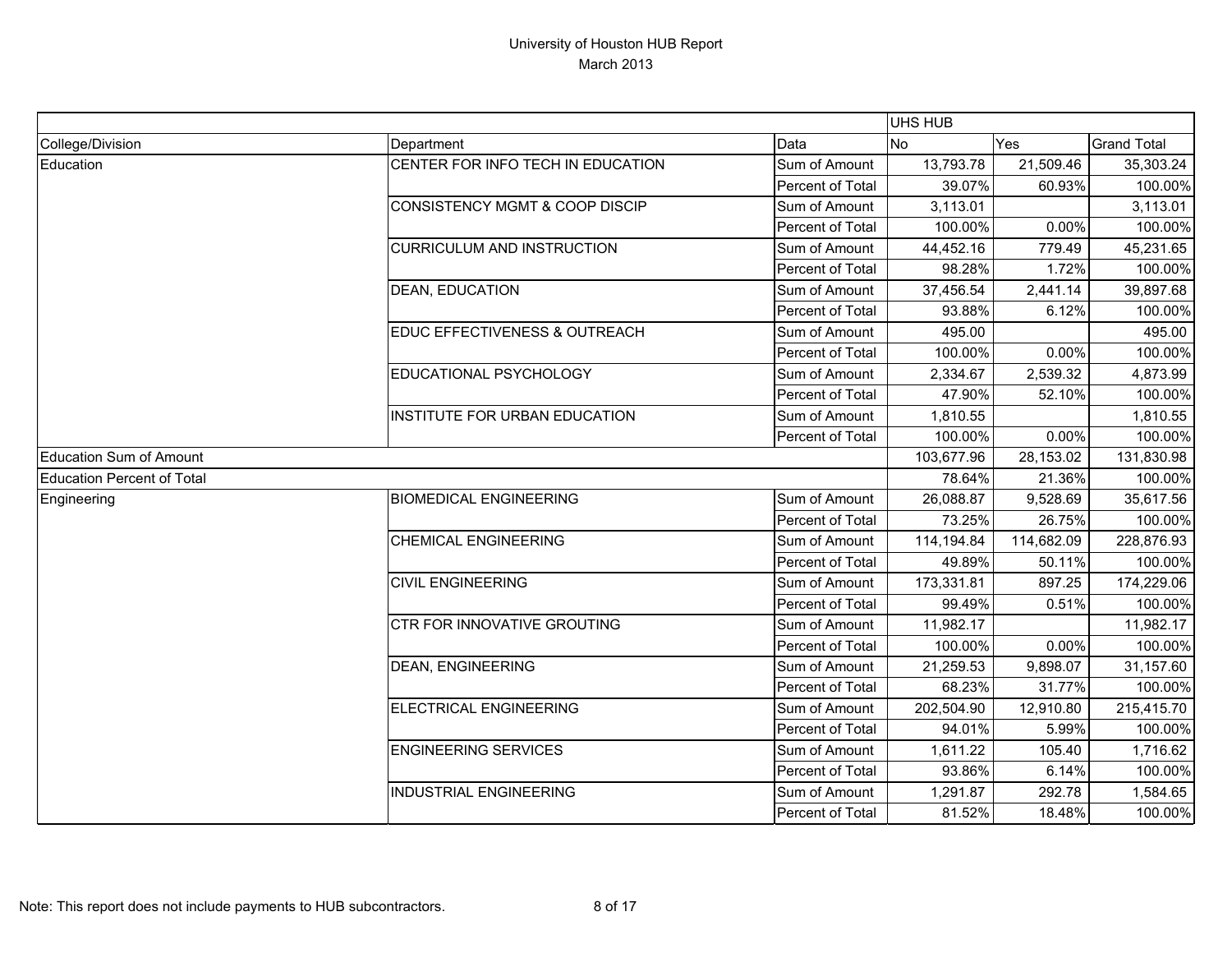|                                                  |                                         |                  | UHS HUB    |            |                    |
|--------------------------------------------------|-----------------------------------------|------------------|------------|------------|--------------------|
| College/Division                                 | Department                              | Data             | <b>No</b>  | Yes        | <b>Grand Total</b> |
| Engineering                                      | <b>INTEGRATED BIO &amp; NANO SYSTEM</b> | Sum of Amount    | 745.82     |            | 745.82             |
|                                                  |                                         | Percent of Total | 100.00%    | 0.00%      | 100.00%            |
|                                                  | <b>MECHANICAL ENGINEERING</b>           | Sum of Amount    | 76,610.19  | 8,024.91   | 84,635.10          |
|                                                  |                                         | Percent of Total | 90.52%     | 9.48%      | 100.00%            |
|                                                  | NATL CTR FOR AIRBORNE LASER MAPPING     | Sum of Amount    | 9,779.53   |            | 9,779.53           |
|                                                  |                                         | Percent of Total | 100.00%    | 0.00%      | 100.00%            |
|                                                  | <b>WIND ENERGY CENTER</b>               | Sum of Amount    | 5,870.73   |            | 5,870.73           |
|                                                  |                                         | Percent of Total | 100.00%    | 0.00%      | 100.00%            |
| Engineering Sum of Amount                        |                                         |                  | 645,271.48 | 156,339.99 | 801,611.47         |
| Engineering Percent of Total                     |                                         |                  | 80.50%     | 19.50%     | 100.00%            |
| Graduate College of Social Work                  | ADMISSIONS-GCSW                         | Sum of Amount    | 133.38     |            | 133.38             |
|                                                  |                                         | Percent of Total | 100.00%    | 0.00%      | 100.00%            |
|                                                  | <b>ALUMNI &amp; CAREER SERVICES</b>     | Sum of Amount    | 545.89     | 224.57     | 770.46             |
|                                                  |                                         | Percent of Total | 70.85%     | 29.15%     | 100.00%            |
|                                                  | <b>CHILD &amp; FAMILY CENTER</b>        | Sum of Amount    | 2,059.14   | 171.29     | 2,230.43           |
|                                                  |                                         | Percent of Total | 92.32%     | 7.68%      | 100.00%            |
|                                                  | <b>DEAN, SOCIAL WORK</b>                | Sum of Amount    | 3,513.38   | 7,904.97   | 11,418.35          |
|                                                  |                                         | Percent of Total | 30.77%     | 69.23%     | 100.00%            |
|                                                  | DEVELOPMENT-GCSW                        | Sum of Amount    | 313.42     |            | 313.42             |
|                                                  |                                         | Percent of Total | 100.00%    | 0.00%      | 100.00%            |
|                                                  | <b>FIELD OFFICE</b>                     | Sum of Amount    | 30.60      | 77.85      | 108.45             |
|                                                  |                                         | Percent of Total | 28.22%     | 71.78%     | 100.00%            |
|                                                  | <b>GCSW INFORMATION TECHNOLOGY</b>      | Sum of Amount    | 1,867.07   | 107.99     | 1,975.06           |
|                                                  |                                         | Percent of Total | 94.53%     | 5.47%      | 100.00%            |
|                                                  | <b>GULEN INSTITUTE</b>                  | Sum of Amount    | 306.88     |            | 306.88             |
|                                                  |                                         | Percent of Total | 100.00%    | 0.00%      | 100.00%            |
|                                                  | OFFICE OF COMMUNITY PROJECTS            | Sum of Amount    | 1,203.96   |            | 1,203.96           |
|                                                  |                                         | Percent of Total | 100.00%    | 0.00%      | 100.00%            |
|                                                  | PHD PROGRAM                             | Sum of Amount    | 52.82      |            | 52.82              |
|                                                  |                                         | Percent of Total | 100.00%    | 0.00%      | 100.00%            |
| Graduate College of Social Work Sum of Amount    |                                         |                  | 10,026.54  | 8,486.67   | 18,513.21          |
| Graduate College of Social Work Percent of Total |                                         |                  | 54.16%     | 45.84%     | 100.00%            |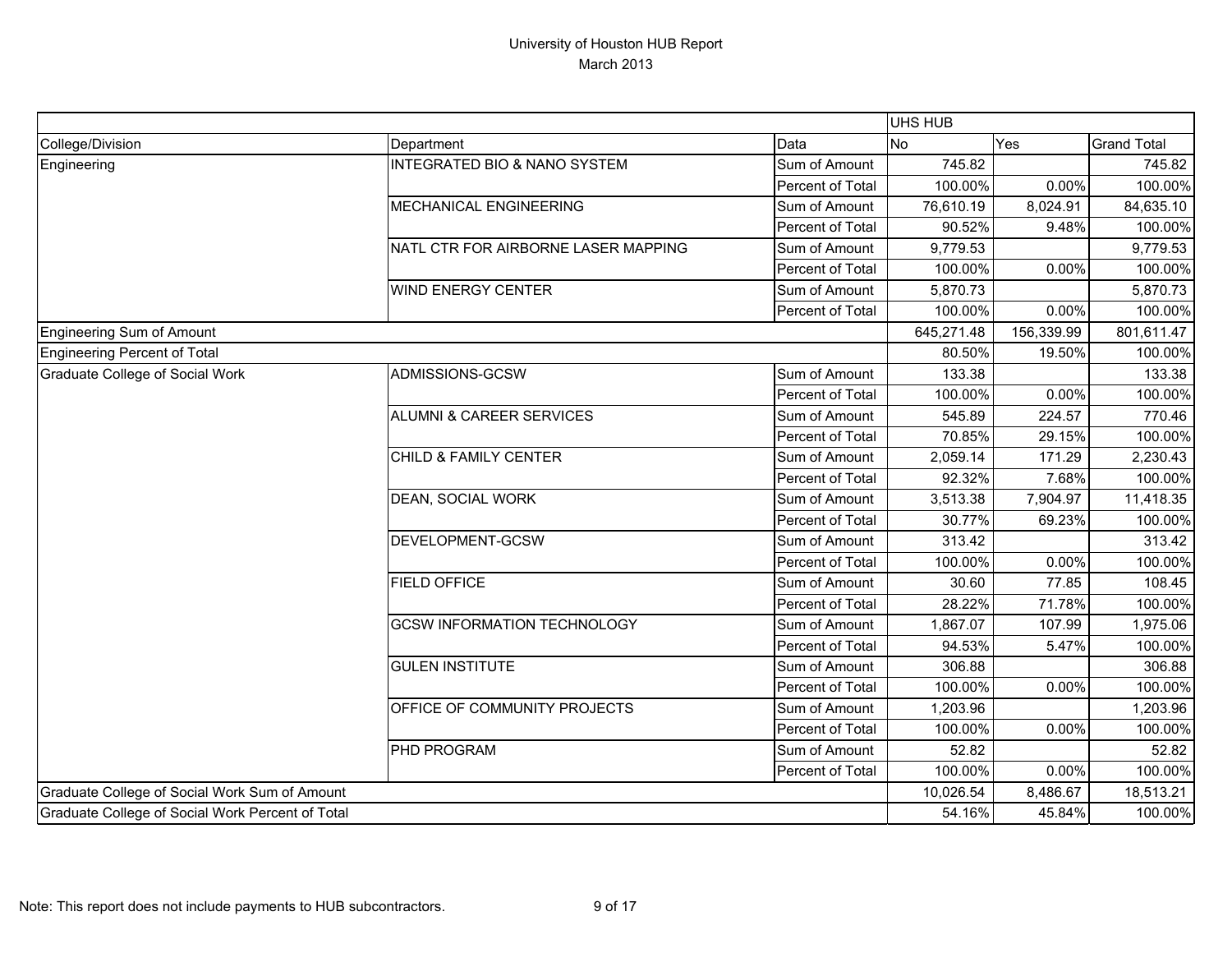|                                                  |                                     |                  | <b>UHS HUB</b> |          |                    |
|--------------------------------------------------|-------------------------------------|------------------|----------------|----------|--------------------|
| College/Division                                 | Department                          | Data             | <b>No</b>      | Yes      | <b>Grand Total</b> |
| Honors College                                   | <b>DEAN, HONORS COLLEGE</b>         | Sum of Amount    | 14,490.88      | 1,407.93 | 15,898.81          |
|                                                  |                                     | Percent of Total | 91.14%         | 8.86%    | 100.00%            |
|                                                  | <b>HOUSTON TEACHERS INSTITUTE</b>   | Sum of Amount    | 809.03         |          | 809.03             |
|                                                  |                                     | Percent of Total | 100.00%        | 0.00%    | 100.00%            |
| Honors College Sum of Amount                     |                                     |                  | 15,299.91      | 1,407.93 | 16,707.84          |
| Honors College Percent of Total                  |                                     |                  | 91.57%         | 8.43%    | 100.00%            |
| Hotel and Restaurant Management                  | DEAN, HOTEL & RESTAURANT MANAG      | Sum of Amount    | 9,867.29       |          | 9,867.29           |
|                                                  |                                     | Percent of Total | 100.00%        | 0.00%    | 100.00%            |
|                                                  | HOTEL AND RESTAURANT MANAGEMENT     | Sum of Amount    | 459,115.77     | 1,808.02 | 460,923.79         |
|                                                  |                                     | Percent of Total | 99.61%         | 0.39%    | 100.00%            |
| Hotel and Restaurant Management Sum of Amount    |                                     |                  | 468,983.06     | 1,808.02 | 470,791.08         |
| Hotel and Restaurant Management Percent of Total |                                     |                  | 99.62%         | 0.38%    | 100.00%            |
| Law Center                                       | <b>BLAKELEY INSTITUTE</b>           | Sum of Amount    | 3,929.83       | 513.34   | 4,443.17           |
|                                                  |                                     | Percent of Total | 88.45%         | 11.55%   | 100.00%            |
|                                                  | <b>BUSINESS SERVICES, LAW</b>       | Sum of Amount    | 52.93          | 4,038.45 | 4,091.38           |
|                                                  |                                     | Percent of Total | 1.29%          | 98.71%   | 100.00%            |
|                                                  | CAREER SERVICES, LAW                | Sum of Amount    | 4,566.61       | 2,029.72 | 6,596.33           |
|                                                  |                                     | Percent of Total | 69.23%         | 30.77%   | 100.00%            |
|                                                  | DEAN, LAW                           | Sum of Amount    | 1,904.45       | 234.12   | 2,138.57           |
|                                                  |                                     | Percent of Total | 89.05%         | 10.95%   | 100.00%            |
|                                                  | ENERGY, ENVIRON & NATURAL RESR      | Sum of Amount    | 275.51         |          | 275.51             |
|                                                  |                                     | Percent of Total | 100.00%        | 0.00%    | 100.00%            |
|                                                  | EXTERNAL AFFAIRS, LAW               | Sum of Amount    |                | 552.54   | 552.54             |
|                                                  |                                     | Percent of Total | 0.00%          | 100.00%  | 100.00%            |
|                                                  | <b>FACILITIES, LAW</b>              | Sum of Amount    | 2,879.30       | 23.75    | 2,903.05           |
|                                                  |                                     | Percent of Total | 99.18%         | 0.82%    | 100.00%            |
|                                                  | <b>FACULTY SUPPORT LAW</b>          | Sum of Amount    | 2,229.55       |          | 2,229.55           |
|                                                  |                                     | Percent of Total | 100.00%        | 0.00%    | 100.00%            |
|                                                  | HEALTH LAW & POLICY INSTITUTE       | Sum of Amount    | 925.03         | 429.90   | 1,354.93           |
|                                                  |                                     | Percent of Total | 68.27%         | 31.73%   | 100.00%            |
|                                                  | INST OF HIGHER EDU & GOVERNANCE LAW | Sum of Amount    | 24.65          |          | 24.65              |
|                                                  |                                     | Percent of Total | 100.00%        | 0.00%    | 100.00%            |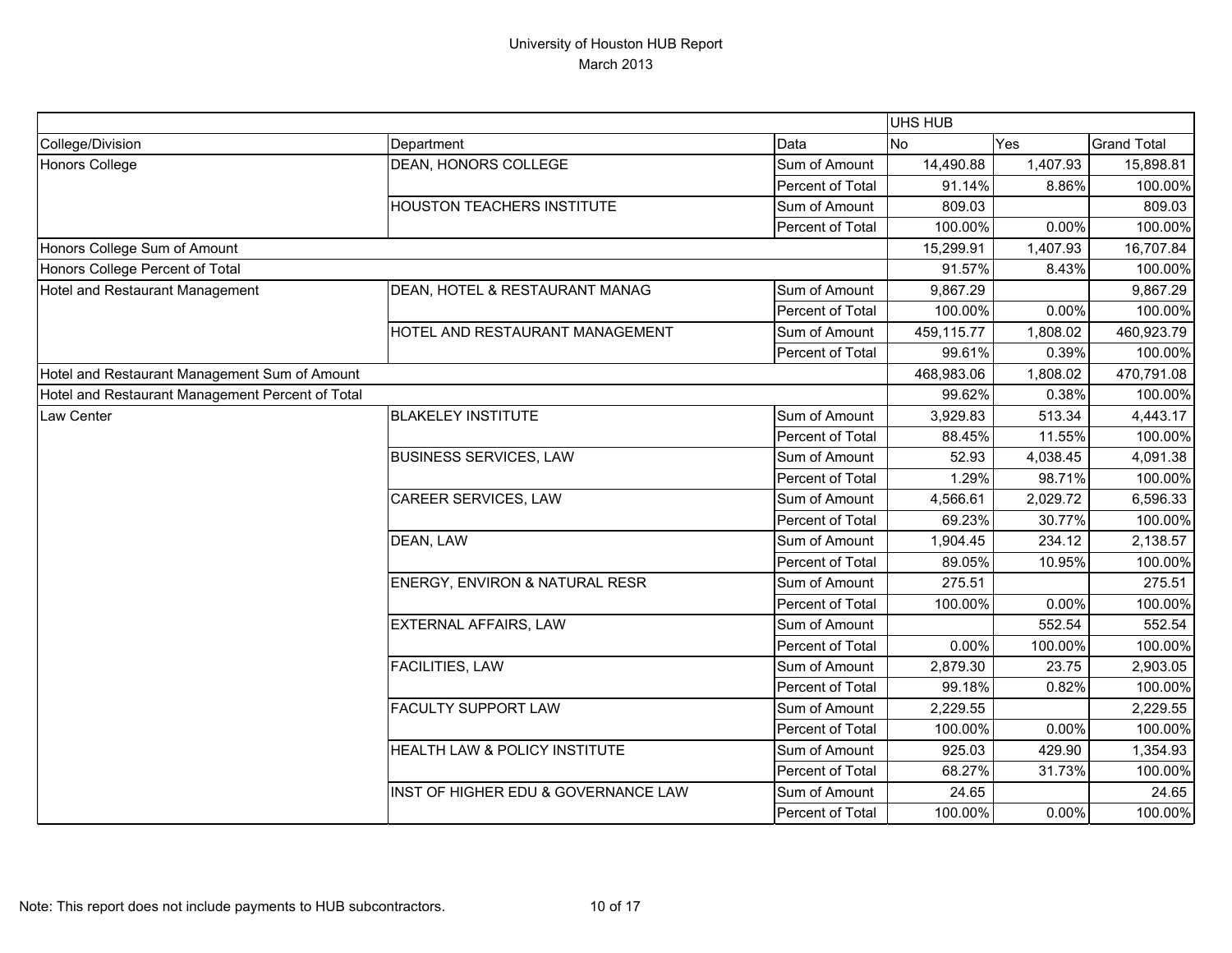|                                  |                                   |                  | UHS HUB    |           |                    |
|----------------------------------|-----------------------------------|------------------|------------|-----------|--------------------|
| College/Division                 | Department                        | Data             | <b>No</b>  | Yes       | <b>Grand Total</b> |
| <b>Law Center</b>                | <b>LAW INFORMATION TECHNOLOGY</b> | Sum of Amount    | 635.97     | 373.38    | 1,009.35           |
|                                  |                                   | Percent of Total | 63.01%     | 36.99%    | 100.00%            |
|                                  | <b>LAW LIBRARY</b>                | Sum of Amount    | 24,050.59  | 40.58     | 24,091.17          |
|                                  |                                   | Percent of Total | 99.83%     | 0.17%     | 100.00%            |
|                                  | LEGAL AID CLINIC, LAW             | Sum of Amount    | 321.78     | 794.95    | 1,116.73           |
|                                  |                                   | Percent of Total | 28.81%     | 71.19%    | 100.00%            |
|                                  | LEGAL RESEARCH & WRITING, LAW     | Sum of Amount    | 177.00     | 699.38    | 876.38             |
|                                  |                                   | Percent of Total | 20.20%     | 79.80%    | 100.00%            |
|                                  | PUBLIC RELS & MARKETING, LAW      | Sum of Amount    | 5,000.00   |           | 5,000.00           |
|                                  |                                   | Percent of Total | 100.00%    | 0.00%     | 100.00%            |
|                                  | STUDENT ORGANIZATION, LAW         | Sum of Amount    | 2,534.88   | 276.49    | 2,811.37           |
|                                  |                                   | Percent of Total | 90.17%     | 9.83%     | 100.00%            |
|                                  | STUDENT SERVICES, LAW             | Sum of Amount    | 28,412.51  | 1,255.18  | 29,667.69          |
|                                  |                                   | Percent of Total | 95.77%     | 4.23%     | 100.00%            |
| Law Center Sum of Amount         |                                   |                  | 77,920.59  | 11,261.78 | 89,182.37          |
| Law Center Percent of Total      |                                   |                  | 87.37%     | 12.63%    | 100.00%            |
| Liberal Arts and Social Sciences | <b>AEROSPACE STUDIES</b>          | Sum of Amount    | 40.64      | 156.01    | 196.65             |
|                                  |                                   | Percent of Total | 20.67%     | 79.33%    | 100.00%            |
|                                  | AFRICAN-AMERICAN STUDIES          | Sum of Amount    | 303.82     | 791.05    | 1,094.87           |
|                                  |                                   | Percent of Total | 27.75%     | 72.25%    | 100.00%            |
|                                  | <b>ART</b>                        | Sum of Amount    | 8,908.44   | 1,864.31  | 10,772.75          |
|                                  |                                   | Percent of Total | 82.69%     | 17.31%    | 100.00%            |
|                                  | <b>ARTE PUBLICO</b>               | Sum of Amount    | 129,782.07 | 100.23    | 129,882.30         |
|                                  |                                   | Percent of Total | 99.92%     | 0.08%     | 100.00%            |
|                                  | <b>BAND</b>                       | Sum of Amount    | 12,738.63  | 1,325.00  | 14,063.63          |
|                                  |                                   | Percent of Total | 90.58%     | 9.42%     | 100.00%            |
|                                  | <b>BLAFFER GALLERY</b>            | Sum of Amount    | 6,665.77   | 271.19    | 6,936.96           |
|                                  |                                   | Percent of Total | 96.09%     | 3.91%     | 100.00%            |
|                                  | CENTER FOR PUBLIC HISTORY         | Sum of Amount    | 4.33       | 153.38    | 157.71             |
|                                  |                                   | Percent of Total | 2.75%      | 97.25%    | 100.00%            |
|                                  | CENTER FOR PUBLIC POLICY          | Sum of Amount    | 16,441.37  | 2,674.85  | 19,116.22          |
|                                  |                                   | Percent of Total | 86.01%     | 13.99%    | 100.00%            |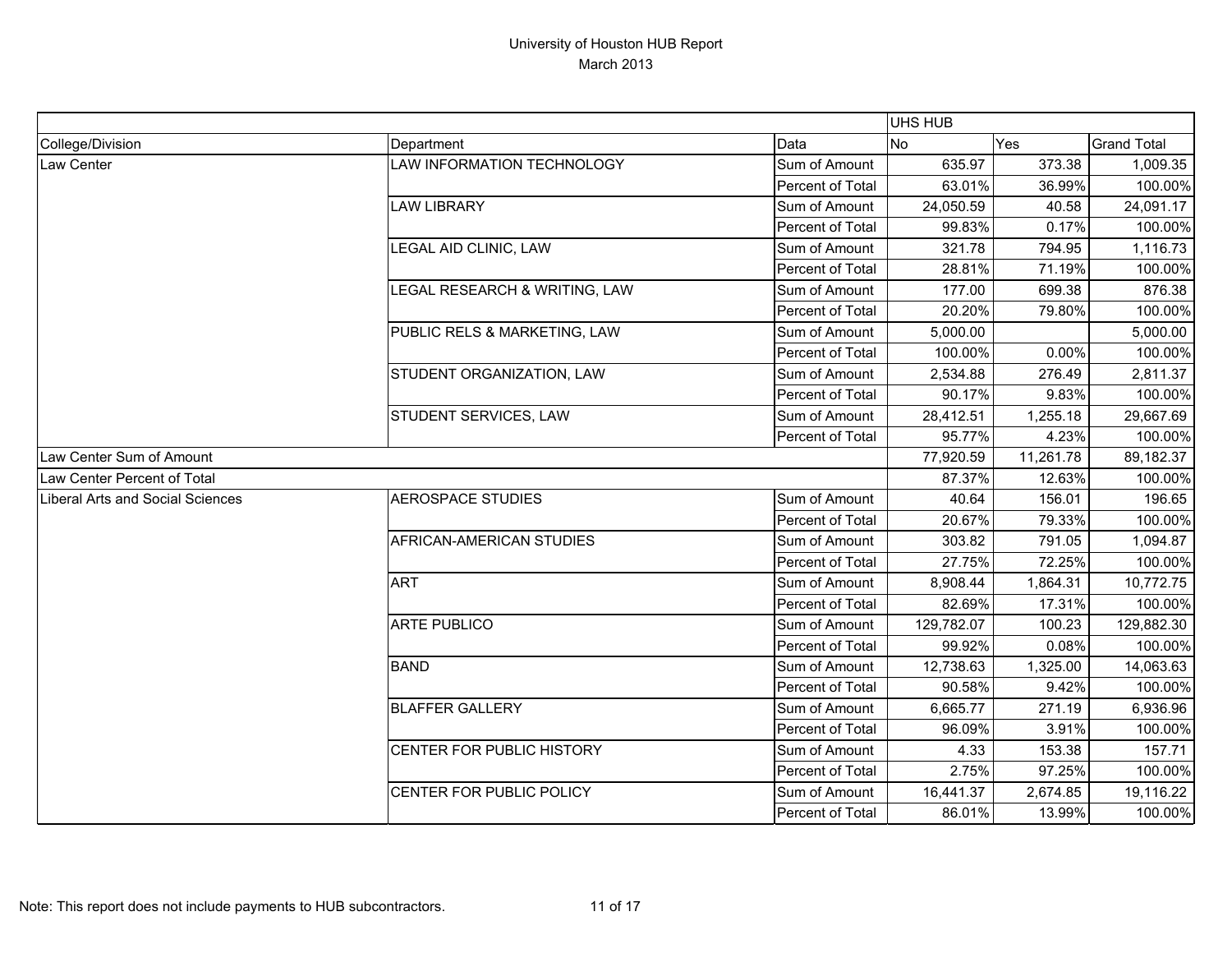|                                  |                                  |                         | <b>UHS HUB</b> |          |                    |
|----------------------------------|----------------------------------|-------------------------|----------------|----------|--------------------|
| College/Division                 | Department                       | Data                    | <b>No</b>      | Yes      | <b>Grand Total</b> |
| Liberal Arts and Social Sciences | <b>COMMUNICATION</b>             | Sum of Amount           | 4,991.64       | 8,567.76 | 13,559.40          |
|                                  |                                  | Percent of Total        | 36.81%         | 63.19%   | 100.00%            |
|                                  | <b>COMMUNICATIONS DISORDERS</b>  | Sum of Amount           | 14,780.40      | 515.21   | 15,295.61          |
|                                  |                                  | <b>Percent of Total</b> | 96.63%         | 3.37%    | 100.00%            |
|                                  | COMPARATIVE CULTURAL STUDIES     | Sum of Amount           | 2,011.85       | 105.02   | 2,116.87           |
|                                  |                                  | Percent of Total        | 95.04%         | 4.96%    | 100.00%            |
|                                  | <b>CWMCA CENTER FOR THE ARTS</b> | Sum of Amount           | 5,943.26       | 50.00    | 5,993.26           |
|                                  |                                  | Percent of Total        | 99.17%         | 0.83%    | 100.00%            |
|                                  | DEAN, LIBERAL ARTS & SOC SCI     | Sum of Amount           | 3,724.02       | 1,054.10 | 4,778.12           |
|                                  |                                  | Percent of Total        | 77.94%         | 22.06%   | 100.00%            |
|                                  | <b>ECONOMICS</b>                 | Sum of Amount           | 9,864.89       | 4,570.57 | 14,435.46          |
|                                  |                                  | Percent of Total        | 68.34%         | 31.66%   | 100.00%            |
|                                  | <b>ENGLISH</b>                   | Sum of Amount           | 22,478.65      | 7,021.27 | 29,499.92          |
|                                  |                                  | Percent of Total        | 76.20%         | 23.80%   | 100.00%            |
|                                  | HEALTH AND HUMAN PERFORMANCE     | Sum of Amount           | 19,549.94      | 792.65   | 20,342.59          |
|                                  |                                  | Percent of Total        | 96.10%         | 3.90%    | 100.00%            |
|                                  | <b>HISPANIC STUDIES</b>          | Sum of Amount           | 2,365.82       | 463.90   | 2,829.72           |
|                                  |                                  | Percent of Total        | 83.61%         | 16.39%   | 100.00%            |
|                                  | <b>HISTORY</b>                   | Sum of Amount           | 3,306.74       | 433.32   | 3,740.06           |
|                                  |                                  | Percent of Total        | 88.41%         | 11.59%   | 100.00%            |
|                                  | <b>MEXICAN-AMERICAN STUDIES</b>  | Sum of Amount           | 5,475.32       | 806.42   | 6,281.74           |
|                                  |                                  | Percent of Total        | 87.16%         | 12.84%   | 100.00%            |
|                                  | <b>MILITARY SCIENCE</b>          | Sum of Amount           | 127.34         |          | 127.34             |
|                                  |                                  | Percent of Total        | 100.00%        | 0.00%    | 100.00%            |
|                                  | MODERN AND CLASSICAL LANGUAGES   | Sum of Amount           | 2,259.59       | 598.73   | 2,858.32           |
|                                  |                                  | Percent of Total        | 79.05%         | 20.95%   | 100.00%            |
|                                  | <b>MUSIC</b>                     | Sum of Amount           | 42,372.78      | 1,689.94 | 44,062.72          |
|                                  |                                  | Percent of Total        | 96.16%         | 3.84%    | 100.00%            |
|                                  | <b>PHILOSOPHY</b>                | Sum of Amount           | 6,342.06       | 140.28   | 6,482.34           |
|                                  |                                  | Percent of Total        | 97.84%         | 2.16%    | 100.00%            |
|                                  | POLITICAL SCIENCE                | Sum of Amount           | 1,059.36       | 1,610.52 | 2,669.88           |
|                                  |                                  | Percent of Total        | 39.68%         | 60.32%   | 100.00%            |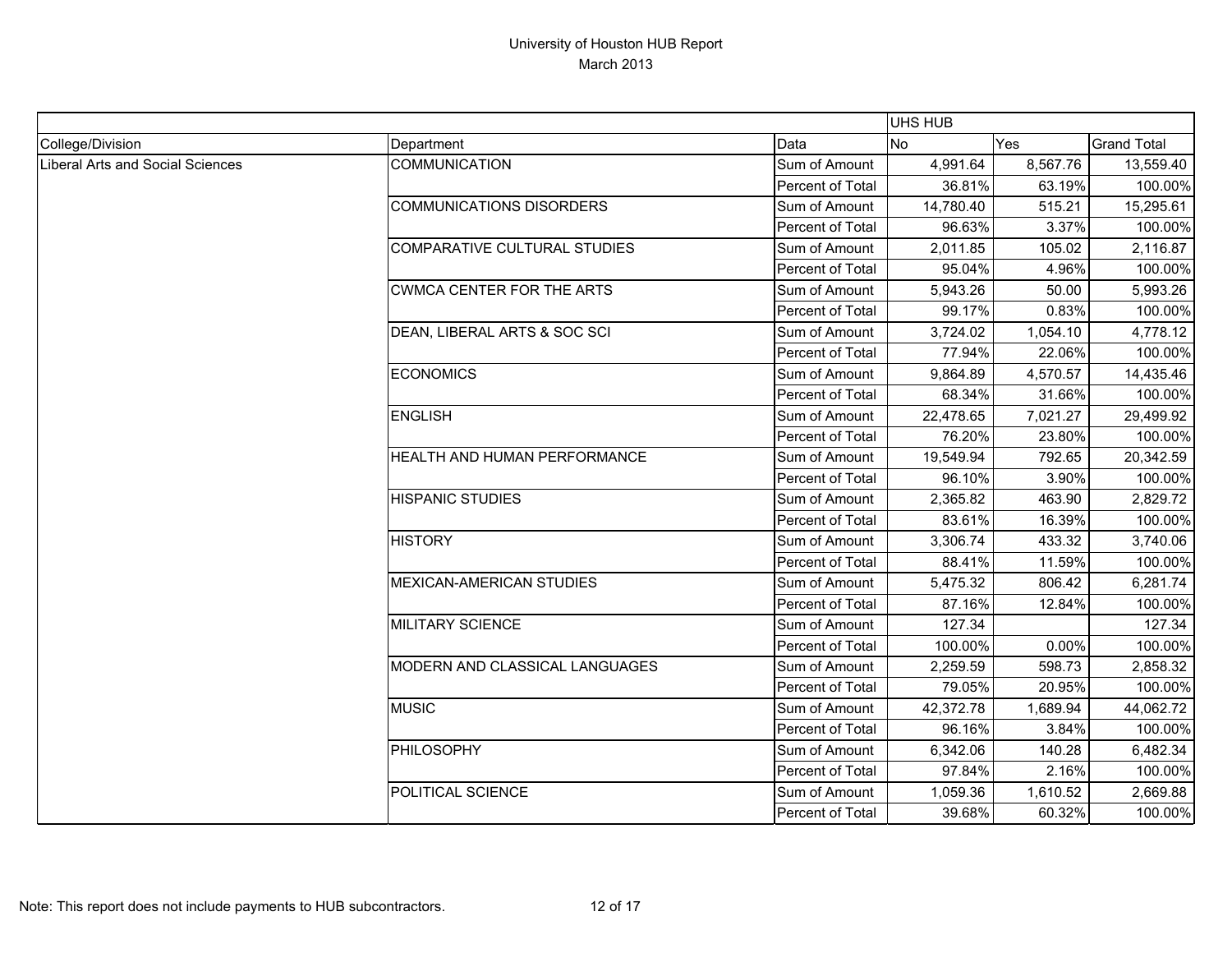|                                                   |                                               |                  | UHS HUB     |            |                    |
|---------------------------------------------------|-----------------------------------------------|------------------|-------------|------------|--------------------|
| College/Division                                  | Department                                    | Data             | <b>No</b>   | Yes        | <b>Grand Total</b> |
| Liberal Arts and Social Sciences                  | <b>PSYCHOLOGY</b>                             | Sum of Amount    | 59,766.89   | 4,830.83   | 64,597.72          |
|                                                   |                                               | Percent of Total | 92.52%      | 7.48%      | 100.00%            |
|                                                   | PUBLIC ADMINISTRATION PROGRAM                 | Sum of Amount    | 3,532.98    |            | 3,532.98           |
|                                                   |                                               | Percent of Total | 100.00%     | 0.00%      | 100.00%            |
|                                                   | <b>SOCIOLOGY</b>                              | Sum of Amount    | 1,100.44    | 1,495.87   | 2,596.31           |
|                                                   |                                               | Percent of Total | 42.38%      | 57.62%     | 100.00%            |
|                                                   | <b>THEATER</b>                                | Sum of Amount    | 15,699.47   | 1,376.15   | 17,075.62          |
|                                                   |                                               | Percent of Total | 91.94%      | 8.06%      | 100.00%            |
|                                                   | <b>WOMEN'S STUDIES PROGRAM</b>                | Sum of Amount    | 7,933.58    | 204.10     | 8,137.68           |
|                                                   |                                               | Percent of Total | 97.49%      | 2.51%      | 100.00%            |
| Liberal Arts and Social Sciences Sum of Amount    |                                               | 409,572.09       | 43,662.66   | 453,234.75 |                    |
| Liberal Arts and Social Sciences Percent of Total |                                               |                  | 90.37%      | 9.63%      | 100.00%            |
| Library                                           | UNIVERSITY LIBRARIES                          | Sum of Amount    | 404,590.40  | 50,472.49  | 455,062.89         |
|                                                   |                                               | Percent of Total | 88.91%      | 11.09%     | 100.00%            |
| Library Sum of Amount                             |                                               |                  | 404,590.40  | 50,472.49  | 455,062.89         |
| <b>Library Percent of Total</b>                   |                                               |                  | 88.91%      | 11.09%     | 100.00%            |
| Natural Science and Mathematics                   | <b>BIOLOGY &amp; BIOCHEMISTRY</b>             | Sum of Amount    | 109,711.12  | 11,659.24  | 121,370.36         |
|                                                   |                                               | Percent of Total | 90.39%      | 9.61%      | 100.00%            |
|                                                   | <b>CHEMISTRY</b>                              | Sum of Amount    | 387,723.21  | 3,404.66   | 391,127.87         |
|                                                   |                                               | Percent of Total | 99.13%      | 0.87%      | 100.00%            |
|                                                   | <b>COMPUTER SCIENCE</b>                       | Sum of Amount    | 16,885.93   | 11,558.84  | 28,444.77          |
|                                                   |                                               | Percent of Total | 59.36%      | 40.64%     | 100.00%            |
|                                                   | CTR FOR NUCLEAR RECEPTORS & CELL SIGNALING    | Sum of Amount    | 133, 134.54 | 1,914.62   | 135,049.16         |
|                                                   |                                               | Percent of Total | 98.58%      | 1.42%      | 100.00%            |
|                                                   | DEAN, NATURAL SCIENCE & MATHE                 | Sum of Amount    | 82,140.13   | 8,612.93   | 90,753.06          |
|                                                   |                                               | Percent of Total | 90.51%      | 9.49%      | 100.00%            |
|                                                   | <b>EARTH AND ATMOSPHERIC SCIENCES</b>         | Sum of Amount    | 160,554.97  | 19,424.20  | 179,979.17         |
|                                                   |                                               | Percent of Total | 89.21%      | 10.79%     | 100.00%            |
|                                                   | INST FOR MULTIDIM AIR QUALITY STUDIES (IMAQS) | Sum of Amount    | 2,269.53    |            | 2,269.53           |
|                                                   |                                               | Percent of Total | 100.00%     | 0.00%      | 100.00%            |
|                                                   | <b>MATHEMATICS</b>                            | Sum of Amount    | 21,006.77   | 7,734.85   | 28,741.62          |
|                                                   |                                               | Percent of Total | 73.09%      | 26.91%     | 100.00%            |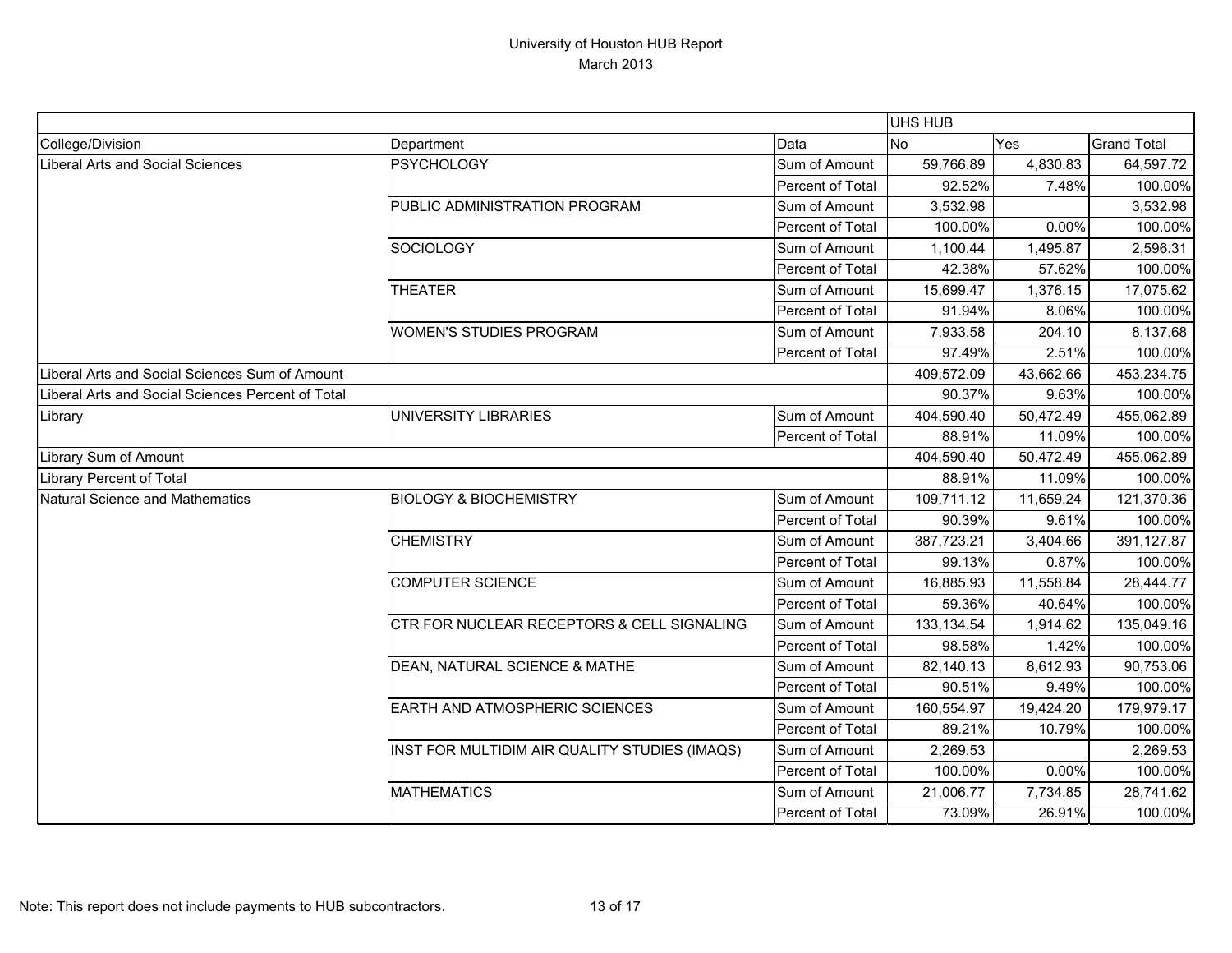|                                                  |                                           |                  | UHS HUB      |            |                    |
|--------------------------------------------------|-------------------------------------------|------------------|--------------|------------|--------------------|
| College/Division                                 | Department                                | Data             | <b>No</b>    | Yes        | <b>Grand Total</b> |
| Natural Science and Mathematics                  | <b>PHYSICS</b>                            | Sum of Amount    | 114,552.17   | 5,846.48   | 120,398.65         |
|                                                  |                                           | Percent of Total | 95.14%       | 4.86%      | 100.00%            |
| Natural Science and Mathematics Sum of Amount    |                                           |                  | 1,027,978.37 | 70,155.82  | 1,098,134.19       |
| Natural Science and Mathematics Percent of Total |                                           |                  | 93.61%       | 6.39%      | 100.00%            |
| Optometry                                        | <b>DEAN, OPTOMETRY</b>                    | Sum of Amount    | 62,475.87    | 10,119.71  | 72,595.58          |
|                                                  |                                           | Percent of Total | 86.06%       | 13.94%     | 100.00%            |
|                                                  | OPT VISION SCIENCES                       | Sum of Amount    | 31,757.48    | 866.15     | 32,623.63          |
|                                                  |                                           | Percent of Total | 97.35%       | 2.65%      | 100.00%            |
|                                                  | OPTOMETRY CLINIC                          | Sum of Amount    | 188,238.73   | 121,339.77 | 309,578.50         |
|                                                  |                                           | Percent of Total | 60.80%       | 39.20%     | 100.00%            |
| Optometry Sum of Amount                          |                                           |                  | 282,472.08   | 132,325.63 | 414,797.71         |
| Optometry Percent of Total                       |                                           |                  | 68.10%       | 31.90%     | 100.00%            |
| Pharmacy                                         | <b>CLINICAL PHARMACY &amp; ADMINISTRA</b> | Sum of Amount    | 13,181.80    | 1,697.64   | 14,879.44          |
|                                                  |                                           | Percent of Total | 88.59%       | 11.41%     | 100.00%            |
|                                                  | <b>DEAN, PHARMACY</b>                     | Sum of Amount    | 57,817.75    | 3,968.78   | 61,786.53          |
|                                                  |                                           | Percent of Total | 93.58%       | 6.42%      | 100.00%            |
|                                                  | PHARMACOLOGICAL & PHARMACEUTIC            | Sum of Amount    | 42,691.13    | 382.90     | 43,074.03          |
|                                                  |                                           | Percent of Total | 99.11%       | 0.89%      | 100.00%            |
| Pharmacy Sum of Amount                           |                                           |                  | 113,690.68   | 6,049.32   | 119,740.00         |
| Pharmacy Percent of Total                        |                                           |                  | 94.95%       | 5.05%      | 100.00%            |
| Research                                         | ANIMAL CARE OPERATIONS                    | Sum of Amount    | 36,503.98    | 1,853.76   | 38,357.74          |
|                                                  |                                           | Percent of Total | 95.17%       | 4.83%      | 100.00%            |
|                                                  | CENTER FOR ADVANCED MATERIALS             | Sum of Amount    | 3,285.65     | 119.15     | 3,404.80           |
|                                                  |                                           | Percent of Total | 96.50%       | 3.50%      | 100.00%            |
|                                                  | CTR FOR BIOMED/ENVIRON GENOMIC            | Sum of Amount    | 338.70       |            | 338.70             |
|                                                  |                                           | Percent of Total | 100.00%      | 0.00%      | 100.00%            |
|                                                  | CTR NEURO AND BIOMECH RESEARCH            | Sum of Amount    | 9,344.98     |            | 9,344.98           |
|                                                  |                                           | Percent of Total | 100.00%      | 0.00%      | 100.00%            |
|                                                  | <b>HOUSTON COASTAL CENTER</b>             | Sum of Amount    | 172.44       |            | 172.44             |
|                                                  |                                           | Percent of Total | 100.00%      | 0.00%      | 100.00%            |
|                                                  | INSTITUTE FOR MOLECULAR DESIGN            | Sum of Amount    | 2,791.12     |            | 2,791.12           |
|                                                  |                                           | Percent of Total | 100.00%      | 0.00%      | 100.00%            |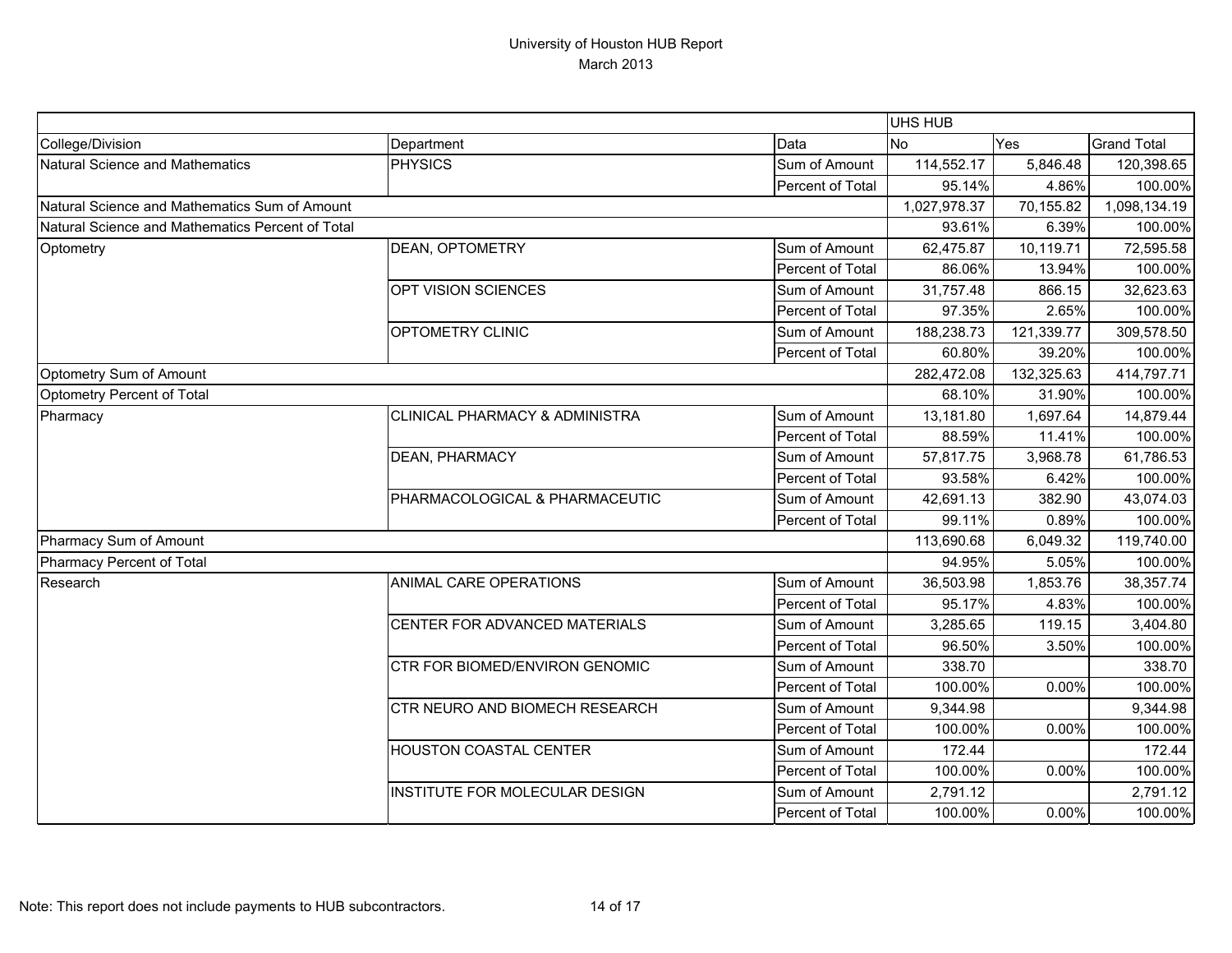|                                  |                                         |                                                          |            | UHS HUB           |                    |  |  |
|----------------------------------|-----------------------------------------|----------------------------------------------------------|------------|-------------------|--------------------|--|--|
| College/Division                 | Department                              | Data                                                     | <b>No</b>  | Yes               | <b>Grand Total</b> |  |  |
| Research                         | <b>INSTITUTE FOR NANOENERGY</b>         | Sum of Amount                                            | 1,110.59   |                   | 1,110.59           |  |  |
|                                  |                                         | Percent of Total                                         | 100.00%    | 0.00%             | 100.00%            |  |  |
|                                  | OFFICE OF TECHNOLOGY MANAGEMENT         | Sum of Amount                                            | 261.38     | 55.00             | 316.38             |  |  |
|                                  |                                         | Percent of Total                                         | 82.62%     | 17.38%            | 100.00%            |  |  |
|                                  | <b>RESEARCH DIVISION OFFICE</b>         | Sum of Amount                                            | 10,111.58  | 131.96            | 10,243.54          |  |  |
|                                  |                                         | Percent of Total                                         | 98.71%     | 1.29%             | 100.00%            |  |  |
|                                  | <b>RESEARCH FINANCIAL SERVICES</b>      | Sum of Amount                                            | 83.79      |                   | 83.79              |  |  |
|                                  |                                         | Percent of Total                                         | 100.00%    | 0.00%             | 100.00%            |  |  |
|                                  | <b>RESEARCH INFORMATION CENTER</b>      | Sum of Amount                                            | 23,466.32  | 1,919.00          | 25,385.32          |  |  |
|                                  |                                         | Percent of Total                                         | 92.44%     | 7.56%             | 100.00%            |  |  |
|                                  | RESEARCH POLICIES/COMPLIANCE/COMMITTEES | Sum of Amount                                            | 368.97     |                   | 368.97             |  |  |
|                                  |                                         | Percent of Total                                         | 100.00%    | 0.00%             | 100.00%            |  |  |
|                                  | <b>TIMES</b>                            | 16,427.51<br>Sum of Amount<br>Percent of Total<br>43.17% | 21,624.15  | 38,051.66         |                    |  |  |
|                                  |                                         |                                                          |            | 56.83%            | 100.00%            |  |  |
|                                  | TX CTR SUPERCONDUCTIVITY AT UH          | Sum of Amount                                            | 156,695.04 | 5,238.43<br>3.23% | 161,933.47         |  |  |
|                                  |                                         | Percent of Total                                         | 96.77%     | 100.00%           |                    |  |  |
|                                  | TX LEARNING/COMPUTATIONAL CTR           | Sum of Amount                                            | 12,713.72  | 2,200.00          | 14,913.72          |  |  |
|                                  |                                         | Percent of Total                                         | 85.25%     | 14.75%            | 100.00%            |  |  |
|                                  | TX OBESITY RESEARCH CENTER              | Sum of Amount                                            | 43,470.10  | 967.58            | 44,437.68          |  |  |
|                                  |                                         | Percent of Total                                         | 97.82%     | 2.18%             | 100.00%            |  |  |
| Research Sum of Amount           |                                         | 317,145.87                                               | 34,109.03  | 351,254.90        |                    |  |  |
| <b>Research Percent of Total</b> |                                         |                                                          | 90.29%     | 9.71%             | 100.00%            |  |  |
| <b>Student Affairs</b>           | <b>CAMPUS RECREATION</b>                | Sum of Amount                                            | 34,542.58  | 5,139.77          | 39,682.35          |  |  |
|                                  |                                         | Percent of Total                                         | 87.05%     | 12.95%            | 100.00%            |  |  |
|                                  | CENTER FOR STUDENT INVOLVEMENT          | Sum of Amount                                            | 46,764.01  | 242.28            | 47,006.29          |  |  |
|                                  |                                         | Percent of Total                                         | 99.48%     | 0.52%             | 100.00%            |  |  |
|                                  | CHILDREN'S LEARNING CENTER              | Sum of Amount                                            | 5,957.13   | 1,260.57          | 7,217.70           |  |  |
|                                  |                                         | Percent of Total                                         | 82.54%     | 17.46%            | 100.00%            |  |  |
|                                  | <b>COUNSELING AND PSYCH SVCS</b>        | Sum of Amount                                            | 3,606.18   | 743.82            | 4,350.00           |  |  |
|                                  |                                         | Percent of Total                                         | 82.90%     | 17.10%            | 100.00%            |  |  |
|                                  | <b>CTR FOR LEADERSHIP &amp; FSL</b>     | Sum of Amount                                            | 464.21     |                   | 464.21             |  |  |
|                                  |                                         | Percent of Total                                         | 100.00%    | 0.00%             | 100.00%            |  |  |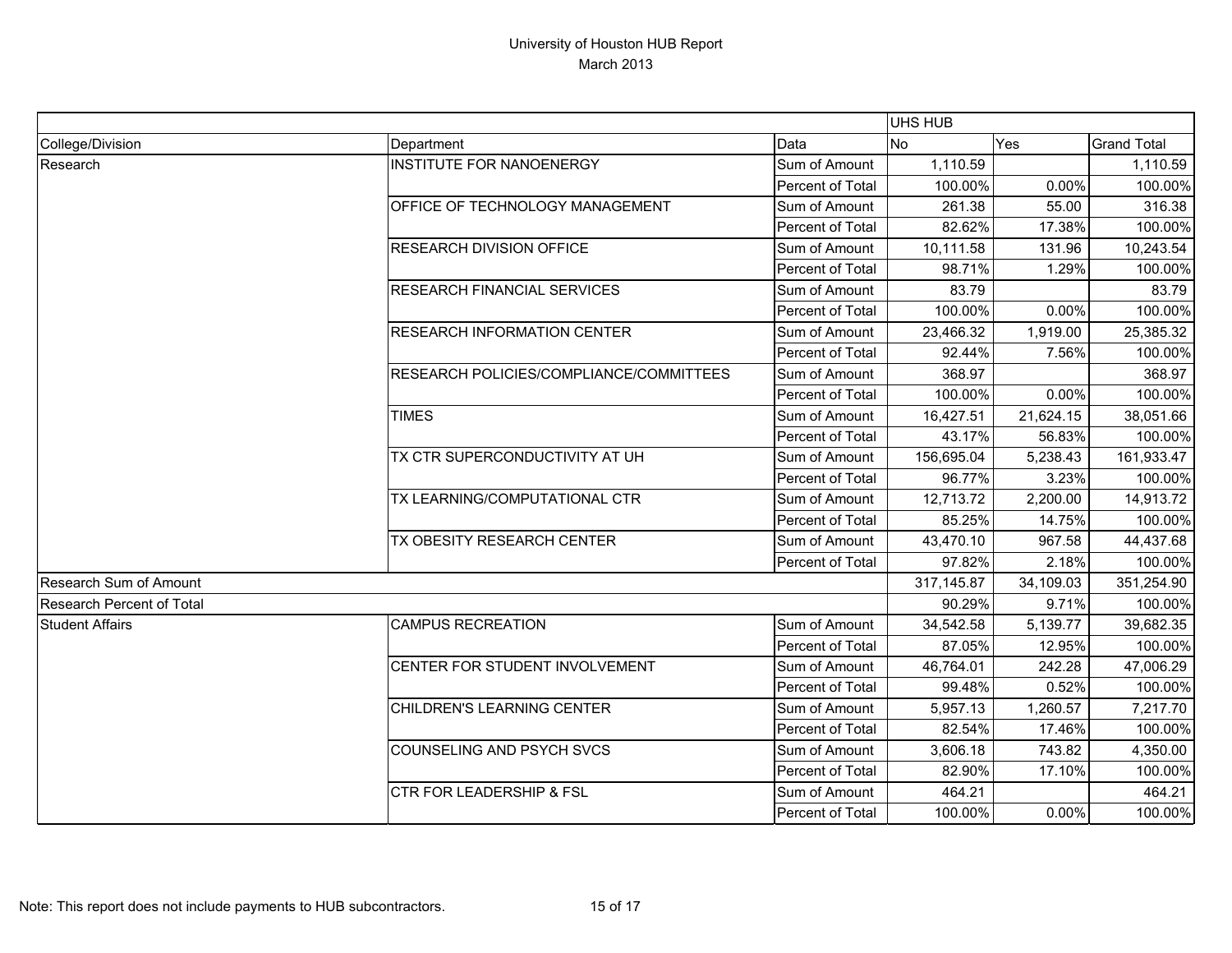|                                  |                                       |                  | <b>UHS HUB</b> |                              |                    |
|----------------------------------|---------------------------------------|------------------|----------------|------------------------------|--------------------|
| College/Division                 | Department                            | Data             | <b>No</b>      | Yes                          | <b>Grand Total</b> |
| <b>Student Affairs</b>           | <b>DEAN OF STUDENTS</b>               | Sum of Amount    | 8,924.05       | 478.69                       | 9,402.74           |
|                                  |                                       | Percent of Total | 94.91%         | 5.09%                        | 100.00%            |
|                                  | <b>FORENSICS PROGRAM</b>              | Sum of Amount    | 924.15         |                              | 924.15             |
|                                  |                                       | Percent of Total | 100.00%        | 0.00%                        | 100.00%            |
|                                  | <b>RELIGION CENTER</b>                | Sum of Amount    | 1,177.30       |                              | 1,177.30           |
|                                  |                                       | Percent of Total | 100.00%        | 0.00%                        | 100.00%            |
|                                  | <b>RESIDENTIAL LIFE &amp; HOUSING</b> | Sum of Amount    | 122,991.58     | 1,385.08                     | 124,376.66         |
|                                  |                                       | Percent of Total | 98.89%         | 1.11%                        | 100.00%            |
|                                  | <b>STUDENT AFFAIRS</b>                | Sum of Amount    | 1,228.65       | 289.16                       | 1,517.81           |
|                                  |                                       | Percent of Total | 80.95%         | 19.05%                       | 100.00%            |
|                                  | <b>STUDENT HEALTH CENTER</b>          | Sum of Amount    | 27,490.49      | 15,596.52                    | 43,087.01          |
|                                  |                                       | Percent of Total | 63.80%         | 36.20%                       | 100.00%            |
|                                  | <b>STUDENT PUBLICATIONS</b>           | Sum of Amount    | 21,348.86      |                              | 21,348.86          |
|                                  |                                       | Percent of Total | 100.00%        | 0.00%                        | 100.00%            |
|                                  | UNIVERSITY CAREER SERVICES            | Sum of Amount    | 852.63         | 2,654.66                     | 3,507.29           |
|                                  |                                       | Percent of Total | 24.31%         |                              | 100.00%            |
|                                  | UNIVERSITY CENTER                     | Sum of Amount    | 6,626.88       | 75.69%<br>2,824.20<br>29.88% | 9,451.08           |
|                                  |                                       | Percent of Total | 70.12%         |                              | 100.00%            |
|                                  | <b>URBAN EXPERIENCE VPSA</b>          | Sum of Amount    | 75.35          |                              | 75.35              |
|                                  |                                       | Percent of Total | 100.00%        | 0.00%                        | 100.00%            |
| Student Affairs Sum of Amount    |                                       | 282,974.05       | 30,614.75      | 313,588.80                   |                    |
| Student Affairs Percent of Total |                                       |                  | 90.24%         | 9.76%                        | 100.00%            |
| Technology                       | CENTER FOR APPLIED TECHNOLOGY         | Sum of Amount    | 737.24         |                              | 737.24             |
|                                  |                                       | Percent of Total | 100.00%        | 0.00%                        | 100.00%            |
|                                  | <b>CENTER FOR TECHNOLOGY LITERACY</b> | Sum of Amount    | 7,188.04       | 175.07                       | 7,363.11           |
|                                  |                                       | Percent of Total | 97.62%         | 2.38%                        | 100.00%            |
|                                  | CONSTRUCTION MANAGEMENT               | Sum of Amount    |                | 478.29                       | 478.29             |
|                                  |                                       | Percent of Total | 0.00%          | 100.00%                      | 100.00%            |
|                                  | <b>DEAN, TECHNOLOGY</b>               | Sum of Amount    | 27,553.70      | 20,984.73                    | 48,538.43          |
|                                  |                                       | Percent of Total | 56.77%         | 43.23%                       | 100.00%            |
|                                  | <b>ENGINEERING TECHNOLOGY</b>         | Sum of Amount    | 5,585.57       | 2,751.87                     | 8,337.44           |
|                                  |                                       | Percent of Total | 66.99%         | 33.01%                       | 100.00%            |